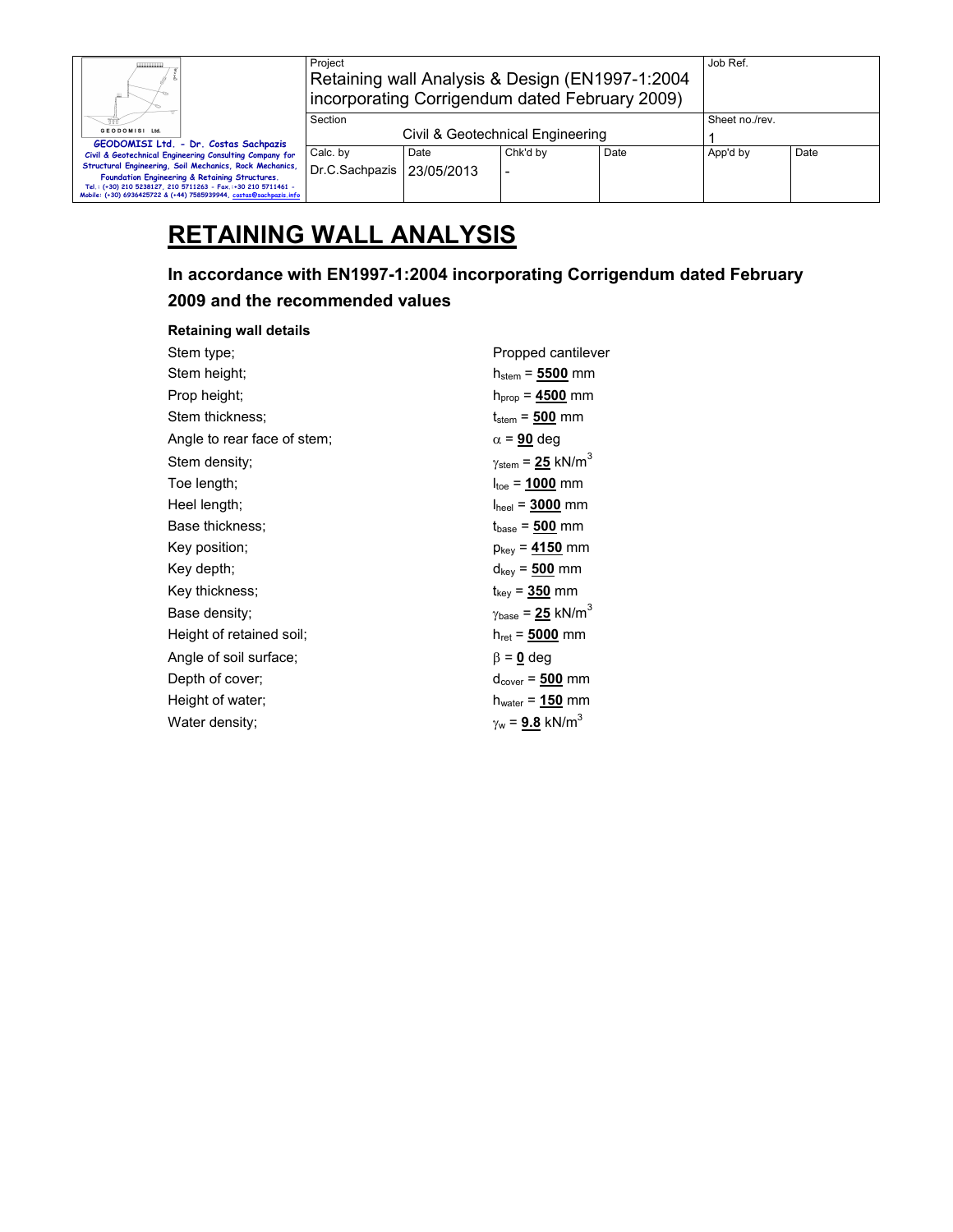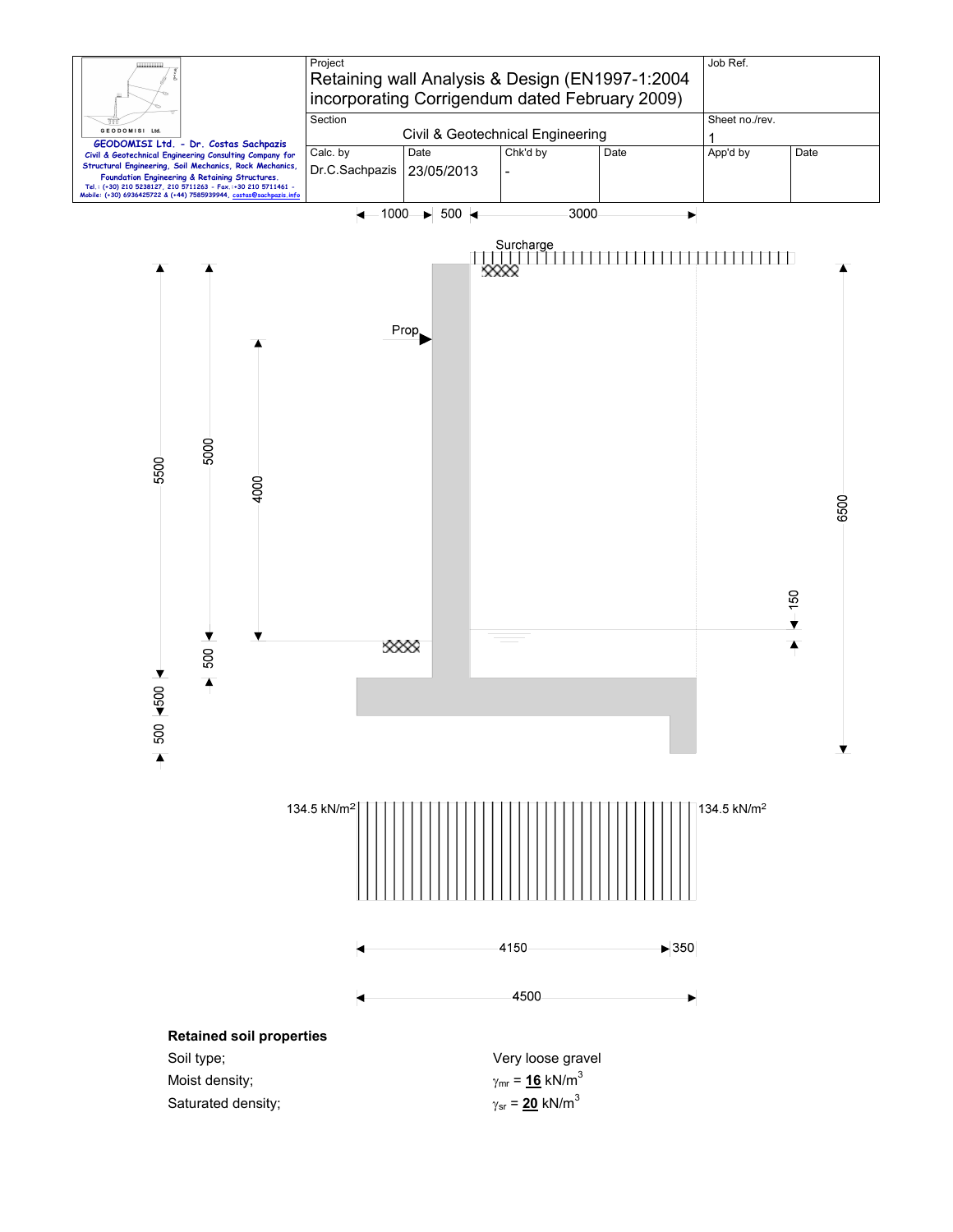|                                                                                                                                                                                                                                                                                                             | Project                                          | Retaining wall Analysis & Design (EN1997-1:2004)<br>incorporating Corrigendum dated February 2009)                                                                         | Job Ref.       |  |  |  |
|-------------------------------------------------------------------------------------------------------------------------------------------------------------------------------------------------------------------------------------------------------------------------------------------------------------|--------------------------------------------------|----------------------------------------------------------------------------------------------------------------------------------------------------------------------------|----------------|--|--|--|
| GEODOMISI Ltd.                                                                                                                                                                                                                                                                                              | Section                                          |                                                                                                                                                                            | Sheet no./rev. |  |  |  |
| GEODOMISI Ltd. - Dr. Costas Sachpazis                                                                                                                                                                                                                                                                       |                                                  | Civil & Geotechnical Engineering                                                                                                                                           | App'd by       |  |  |  |
| Civil & Geotechnical Engineering Consulting Company for<br>Structural Engineering, Soil Mechanics, Rock Mechanics,<br>Foundation Engineering & Retaining Structures.<br>Tel.: (+30) 210 5238127, 210 5711263 - Fax.:+30 210 5711461 -<br>Mobile: (+30) 6936425722 & (+44) 7585939944, costas@sachpazis.info | Calc. by<br>Date<br>23/05/2013<br>Dr.C.Sachpazis | Chk'd by<br>Date                                                                                                                                                           | Date           |  |  |  |
|                                                                                                                                                                                                                                                                                                             | Characteristic effective shear resistance angle; | $\phi'_{r.k}$ = 26 deg                                                                                                                                                     |                |  |  |  |
| Characteristic wall friction angle;                                                                                                                                                                                                                                                                         |                                                  | $\delta_{r,k}$ = 13 deg                                                                                                                                                    |                |  |  |  |
| <b>Base soil properties</b>                                                                                                                                                                                                                                                                                 |                                                  |                                                                                                                                                                            |                |  |  |  |
| Soil type;                                                                                                                                                                                                                                                                                                  |                                                  | Firm clay                                                                                                                                                                  |                |  |  |  |
| Moist density;                                                                                                                                                                                                                                                                                              |                                                  | $\gamma_{\rm mb}$ = <u>18</u> kN/m <sup>3</sup>                                                                                                                            |                |  |  |  |
| Characteristic cohesion;                                                                                                                                                                                                                                                                                    |                                                  | $c'_{b.k} = 25$ kN/m <sup>2</sup>                                                                                                                                          |                |  |  |  |
| Characteristic adhesion;                                                                                                                                                                                                                                                                                    |                                                  | $a_{b.k} = 20$ kN/m <sup>2</sup>                                                                                                                                           |                |  |  |  |
|                                                                                                                                                                                                                                                                                                             | Characteristic effective shear resistance angle; | $\phi_{b.k} = 18$ deg                                                                                                                                                      |                |  |  |  |
| Characteristic wall friction angle;                                                                                                                                                                                                                                                                         |                                                  | $\delta_{b,k}$ = 9 deg                                                                                                                                                     |                |  |  |  |
| Characteristic base friction angle;                                                                                                                                                                                                                                                                         |                                                  | $\delta_{bb,k}$ = 12 deg                                                                                                                                                   |                |  |  |  |
| <b>Loading details</b>                                                                                                                                                                                                                                                                                      |                                                  |                                                                                                                                                                            |                |  |  |  |
| Variable surcharge load;                                                                                                                                                                                                                                                                                    |                                                  | Surcharge <sub>Q</sub> = $50$ kN/m <sup>2</sup>                                                                                                                            |                |  |  |  |
| Calculate retaining wall geometry                                                                                                                                                                                                                                                                           |                                                  |                                                                                                                                                                            |                |  |  |  |
| Base length;                                                                                                                                                                                                                                                                                                |                                                  | $I_{base} = I_{toe} + I_{stem} + I_{heel} = 4500$ mm                                                                                                                       |                |  |  |  |
| Base height;                                                                                                                                                                                                                                                                                                |                                                  | $h_{base} = t_{base} + d_{key} = 1000$ mm                                                                                                                                  |                |  |  |  |
| Saturated soil height;                                                                                                                                                                                                                                                                                      |                                                  | $h_{\text{sat}} = h_{\text{water}} + d_{\text{cover}} = 650$ mm                                                                                                            |                |  |  |  |
| Moist soil height;                                                                                                                                                                                                                                                                                          |                                                  | $h_{\text{moist}} = h_{\text{ret}} - h_{\text{water}} = 4850$ mm                                                                                                           |                |  |  |  |
| Length of surcharge load;                                                                                                                                                                                                                                                                                   |                                                  | $I_{\text{sur}} = I_{\text{heel}} = 3000 \text{ mm}$                                                                                                                       |                |  |  |  |
| - Distance to vertical component;                                                                                                                                                                                                                                                                           |                                                  | $x_{\text{sur v}} = I_{\text{base}} - I_{\text{heel}} / 2 = 3000$ mm                                                                                                       |                |  |  |  |
| Effective height of wall;                                                                                                                                                                                                                                                                                   |                                                  | $h_{\text{eff}} = h_{\text{base}} + d_{\text{cover}} + h_{\text{ret}} = 6500$ mm                                                                                           |                |  |  |  |
| - Distance to horizontal component;                                                                                                                                                                                                                                                                         |                                                  | $x_{\text{sur h}} = h_{\text{eff}} / 2 - d_{\text{key}} = 2750$ mm                                                                                                         |                |  |  |  |
| Area of wall stem;                                                                                                                                                                                                                                                                                          |                                                  | $A_{\text{stem}} = h_{\text{stem}} \times t_{\text{stem}} = 2.75$ m <sup>2</sup>                                                                                           |                |  |  |  |
| - Distance to vertical component;                                                                                                                                                                                                                                                                           |                                                  | $x_{\text{stem}} = I_{\text{toe}} + I_{\text{stem}} / 2 = 1250$ mm                                                                                                         |                |  |  |  |
| Area of wall base:                                                                                                                                                                                                                                                                                          |                                                  | $A_{base} = I_{base} \times I_{base} + d_{key} \times I_{key} = 2.425 \text{ m}^2$                                                                                         |                |  |  |  |
| - Distance to vertical component;                                                                                                                                                                                                                                                                           |                                                  | $x_{\text{base}} = (\text{base}^2 \times \text{base} / 2 + \text{d}_{\text{key}} \times \text{t}_{\text{key}} \times (\text{p}_{\text{key}} + \text{t}_{\text{key}} / 2))$ |                |  |  |  |
|                                                                                                                                                                                                                                                                                                             |                                                  | / $A_{base} = 2400$ mm                                                                                                                                                     |                |  |  |  |
| Area of saturated soil;                                                                                                                                                                                                                                                                                     |                                                  | $A_{sat}$ = $h_{sat} \times I_{heel}$ = 1.95 m <sup>2</sup>                                                                                                                |                |  |  |  |
| - Distance to vertical component;                                                                                                                                                                                                                                                                           |                                                  | $x_{\text{sat v}} = I_{\text{base}} - (h_{\text{sat x}} I_{\text{heel}}^2 / 2) / A_{\text{sat}} = 3000$ mm                                                                 |                |  |  |  |
| - Distance to horizontal component;                                                                                                                                                                                                                                                                         |                                                  | $x_{\text{sat\_h}} = (h_{\text{sat}} + h_{\text{base}}) / 3 - d_{\text{key}} = 50$ mm                                                                                      |                |  |  |  |
| Area of water;                                                                                                                                                                                                                                                                                              |                                                  | $A_{\text{water}} = h_{\text{sat}} \times I_{\text{heel}} = 1.95 \text{ m}^2$                                                                                              |                |  |  |  |
| - Distance to vertical component;                                                                                                                                                                                                                                                                           |                                                  | $x_{water v} = I_{base} - (h_{sat} \times I_{heel}^2 / 2) / A_{sat} = 3000$ mm                                                                                             |                |  |  |  |
| - Distance to horizontal component;                                                                                                                                                                                                                                                                         |                                                  | $x_{water_h} = (h_{sat} + h_{base}) / 3 - d_{key} = 50$ mm                                                                                                                 |                |  |  |  |
| Area of moist soil;                                                                                                                                                                                                                                                                                         |                                                  | $A_{\text{moist}} = h_{\text{moist}} \times I_{\text{heel}} = 14.55 \text{ m}^2$                                                                                           |                |  |  |  |
| - Distance to vertical component;                                                                                                                                                                                                                                                                           |                                                  | $x_{\text{moist\_v}} = I_{\text{base}} - (h_{\text{moist}} \times I_{\text{heel}}^2 / 2) / A_{\text{moist}} = 3000$ mm                                                     |                |  |  |  |
| - Distance to horizontal component;                                                                                                                                                                                                                                                                         |                                                  | $x_{\text{moist h}} = (h_{\text{moist}} \times (t_{\text{base}} + h_{\text{sat}} + h_{\text{moist}} / 3) / 2 + (h_{\text{sat}} + h_{\text{coist}} / 3)$                    |                |  |  |  |
|                                                                                                                                                                                                                                                                                                             |                                                  | $h_{base}$ ) × (( $h_{sat}$ + $h_{base}$ )/2 - $d_{key}$ )) / ( $h_{sat}$ + $h_{base}$ + $h_{moist}$ /<br>$2) = 1778$ mm                                                   |                |  |  |  |
| Area of base soil;                                                                                                                                                                                                                                                                                          |                                                  | $Apass = dcover × Itoe = 0.5 m2$                                                                                                                                           |                |  |  |  |
| - Distance to vertical component;                                                                                                                                                                                                                                                                           |                                                  | $x_{pass v} = I_{base} - (d_{cover} \times I_{toe} \times (I_{base} - I_{toe} / 2)) / A_{pass} =$                                                                          |                |  |  |  |
|                                                                                                                                                                                                                                                                                                             |                                                  | <u>500</u> mm                                                                                                                                                              |                |  |  |  |

 $\mathsf{I}$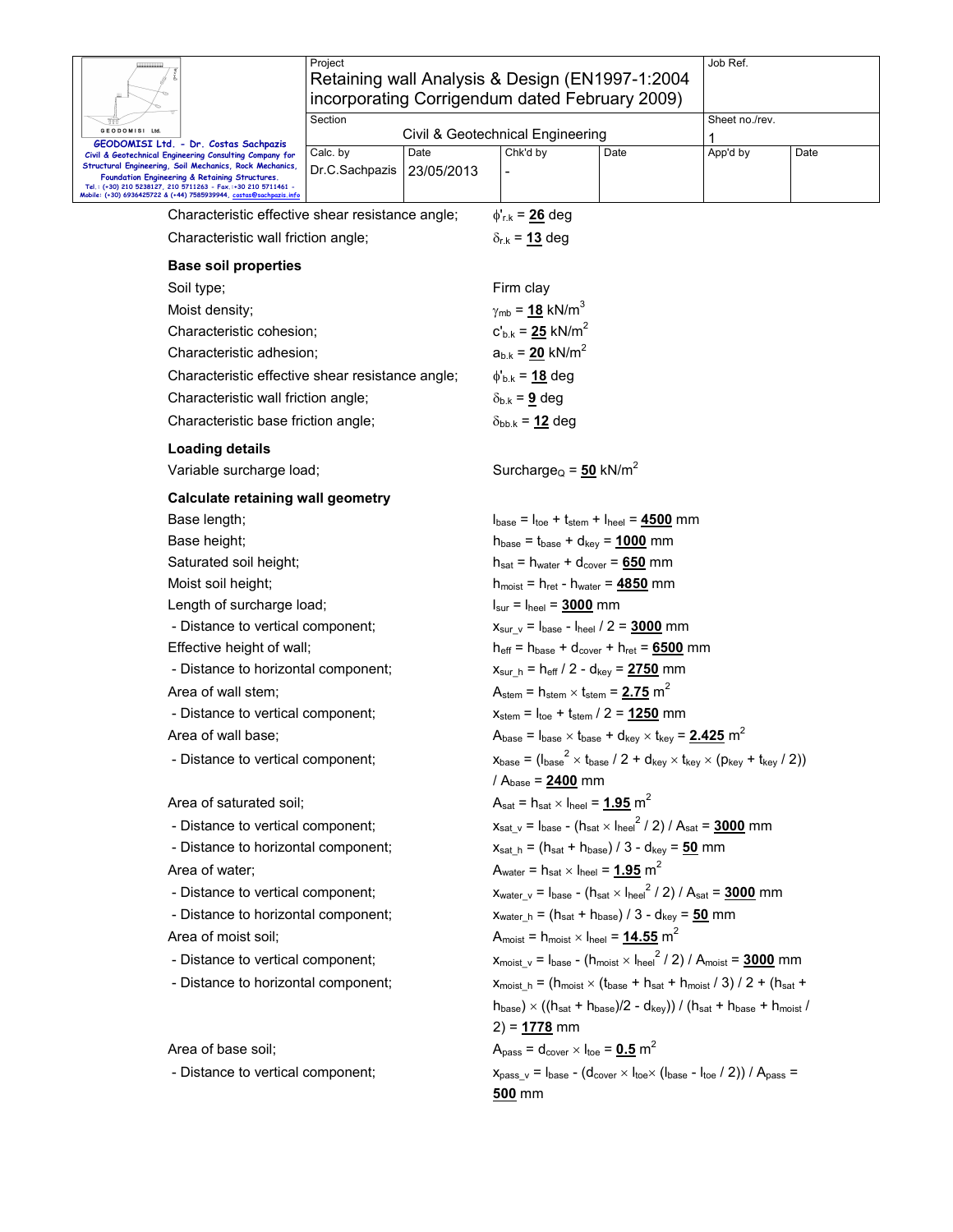|                                                                                                                                                                                                               | Project<br>Retaining wall Analysis & Design (EN1997-1:2004      |                                                                                                                 |                                                                                                        | Job Ref.                                                                                                                                                   |      |  |  |  |
|---------------------------------------------------------------------------------------------------------------------------------------------------------------------------------------------------------------|-----------------------------------------------------------------|-----------------------------------------------------------------------------------------------------------------|--------------------------------------------------------------------------------------------------------|------------------------------------------------------------------------------------------------------------------------------------------------------------|------|--|--|--|
|                                                                                                                                                                                                               | incorporating Corrigendum dated February 2009)                  |                                                                                                                 |                                                                                                        |                                                                                                                                                            |      |  |  |  |
| GEODOMISI Ltd                                                                                                                                                                                                 | Section<br>Civil & Geotechnical Engineering                     |                                                                                                                 |                                                                                                        | Sheet no./rev.                                                                                                                                             |      |  |  |  |
| GEODOMISI Ltd. - Dr. Costas Sachpazis<br>Civil & Geotechnical Engineering Consulting Company for<br>Structural Engineering, Soil Mechanics, Rock Mechanics,<br>Foundation Engineering & Retaining Structures. | Calc. by<br>Date<br>Dr.C.Sachpazis<br>23/05/2013                | Chk'd by                                                                                                        | Date                                                                                                   | App'd by                                                                                                                                                   | Date |  |  |  |
| Tel.: (+30) 210 5238127, 210 5711263 - Fax.:+30 210 5711461 -<br>Mobile: (+30) 6936425722 & (+44) 7585939944, costas@sachpazis.info                                                                           |                                                                 |                                                                                                                 |                                                                                                        |                                                                                                                                                            |      |  |  |  |
| - Distance to horizontal component;                                                                                                                                                                           |                                                                 |                                                                                                                 | $x_{pass h} = (d_{cover} + h_{base}) / 3 - d_{key} = 0$ mm                                             |                                                                                                                                                            |      |  |  |  |
| Area of excavated base soil;                                                                                                                                                                                  |                                                                 | $A_{\text{exc}}$ = h <sub>pass</sub> $\times$ l <sub>toe</sub> = <u>0.5</u> m <sup>2</sup>                      |                                                                                                        |                                                                                                                                                            |      |  |  |  |
| - Distance to vertical component;                                                                                                                                                                             |                                                                 |                                                                                                                 |                                                                                                        | $x_{\text{exc v}} = I_{\text{base}} - (h_{\text{pass}} \times I_{\text{toe}} \times (I_{\text{base}} - I_{\text{toe}} / 2)) / A_{\text{exc}} = 500$        |      |  |  |  |
|                                                                                                                                                                                                               |                                                                 | mm                                                                                                              |                                                                                                        |                                                                                                                                                            |      |  |  |  |
| - Distance to horizontal component;                                                                                                                                                                           |                                                                 | $x_{\text{exc h}} = (h_{\text{pass}} + h_{\text{base}})/3 - d_{\text{key}} = 0$ mm                              |                                                                                                        |                                                                                                                                                            |      |  |  |  |
|                                                                                                                                                                                                               | Partial factors on actions - Table A.3 - Combination 1          |                                                                                                                 |                                                                                                        |                                                                                                                                                            |      |  |  |  |
| Permanent unfavourable action:                                                                                                                                                                                |                                                                 | $γ$ <sub>G</sub> = 1.35                                                                                         |                                                                                                        |                                                                                                                                                            |      |  |  |  |
| Permanent favourable action;                                                                                                                                                                                  |                                                                 | $\gamma_{\rm Gf} = 1.00$                                                                                        |                                                                                                        |                                                                                                                                                            |      |  |  |  |
| Variable unfavourable action;                                                                                                                                                                                 |                                                                 | $\gamma_{\rm Q}$ = 1.50                                                                                         |                                                                                                        |                                                                                                                                                            |      |  |  |  |
| Variable favourable action;                                                                                                                                                                                   |                                                                 | $\gamma_{Qf} = 0.00$                                                                                            |                                                                                                        |                                                                                                                                                            |      |  |  |  |
|                                                                                                                                                                                                               | Partial factors for soil parameters - Table A.4 - Combination 1 |                                                                                                                 |                                                                                                        |                                                                                                                                                            |      |  |  |  |
| Angle of shearing resistance;                                                                                                                                                                                 |                                                                 | $\gamma_{\phi} = 1.00$                                                                                          |                                                                                                        |                                                                                                                                                            |      |  |  |  |
| Effective cohesion;                                                                                                                                                                                           |                                                                 | $\gamma_{\rm c'} = 1.00$                                                                                        |                                                                                                        |                                                                                                                                                            |      |  |  |  |
| Weight density;                                                                                                                                                                                               |                                                                 | $\gamma_{\gamma}$ = 1.00                                                                                        |                                                                                                        |                                                                                                                                                            |      |  |  |  |
| <b>Retained soil properties</b>                                                                                                                                                                               |                                                                 |                                                                                                                 |                                                                                                        |                                                                                                                                                            |      |  |  |  |
| Design effective shear resistance angle;                                                                                                                                                                      |                                                                 | $\phi'_{r.d}$ = atan(tan( $\phi'_{r.k}$ ) / $\gamma_{\phi'}$ ) = 26 deg                                         |                                                                                                        |                                                                                                                                                            |      |  |  |  |
| Design wall friction angle;                                                                                                                                                                                   |                                                                 |                                                                                                                 | $\delta_{r.d}$ = atan(tan( $\delta_{r.k}$ ) / $\gamma_{\phi}$ ) = 13 deg                               |                                                                                                                                                            |      |  |  |  |
| <b>Base soil properties</b>                                                                                                                                                                                   |                                                                 |                                                                                                                 |                                                                                                        |                                                                                                                                                            |      |  |  |  |
| Design effective shear resistance angle;                                                                                                                                                                      |                                                                 | $\phi_{\rm b.d}$ = atan(tan( $\phi_{\rm b.k}$ ) / $\gamma_{\phi}$ ) = 18 deg                                    |                                                                                                        |                                                                                                                                                            |      |  |  |  |
| Design wall friction angle;                                                                                                                                                                                   |                                                                 |                                                                                                                 | $\delta_{b.d}$ = atan(tan( $\delta_{b.k}$ ) / $\gamma_{\phi}$ ) = <b>9</b> deg                         |                                                                                                                                                            |      |  |  |  |
| Design base friction angle;                                                                                                                                                                                   |                                                                 |                                                                                                                 | $\delta_{\text{bb.d}}$ = atan(tan( $\delta_{\text{bb.k}}$ ) / $\gamma_{\phi}$ ) = 12 deg               |                                                                                                                                                            |      |  |  |  |
| Design effective cohesion;                                                                                                                                                                                    |                                                                 | $c'_{b,d} = c'_{b,k} / \gamma_c = 25$ kN/m <sup>2</sup>                                                         |                                                                                                        |                                                                                                                                                            |      |  |  |  |
| Design adhesion;                                                                                                                                                                                              |                                                                 | $a_{b.d} = a_{b.k} / \gamma_{c'} = 20$ kN/m <sup>2</sup>                                                        |                                                                                                        |                                                                                                                                                            |      |  |  |  |
| <b>Using Coulomb theory</b>                                                                                                                                                                                   |                                                                 |                                                                                                                 |                                                                                                        |                                                                                                                                                            |      |  |  |  |
| Active pressure coefficient;                                                                                                                                                                                  |                                                                 |                                                                                                                 |                                                                                                        | $K_A = \sin(\alpha + \phi'_{r,d})^2 / (\sin(\alpha)^2 \times \sin(\alpha - \delta_{r,d}) \times [1 +$                                                      |      |  |  |  |
|                                                                                                                                                                                                               |                                                                 |                                                                                                                 |                                                                                                        | $\sqrt{\sin(\phi_{r,d}^{\prime} + \delta_{r,d}) \times \sin(\phi_{r,d}^{\prime} - \beta)}$ / (sin( $\alpha - \delta_{r,d}$ ) $\times \sin(\alpha + \beta)$ |      |  |  |  |
|                                                                                                                                                                                                               |                                                                 | $(\beta))$ ]] <sup>2</sup> ) = 0.353                                                                            |                                                                                                        |                                                                                                                                                            |      |  |  |  |
| Passive pressure coefficient;                                                                                                                                                                                 |                                                                 | $K_P = \sin(90 - \phi_{b,d})^2 / (\sin(90 + \delta_{b,d}) \times [1 - \sqrt{\sin(\phi_{b,d} + \phi_{b,d})}]^2)$ |                                                                                                        |                                                                                                                                                            |      |  |  |  |
|                                                                                                                                                                                                               |                                                                 |                                                                                                                 |                                                                                                        | $(\delta_{b,d}) \times \sin(\phi_{b,d}) / (\sin(90 + \delta_{b,d}))$ ]] <sup>2</sup> $) = 2.359$                                                           |      |  |  |  |
| <b>Bearing pressure check</b>                                                                                                                                                                                 |                                                                 |                                                                                                                 |                                                                                                        |                                                                                                                                                            |      |  |  |  |
| <b>Vertical forces on wall</b>                                                                                                                                                                                |                                                                 |                                                                                                                 |                                                                                                        |                                                                                                                                                            |      |  |  |  |
| Wall stem;                                                                                                                                                                                                    |                                                                 |                                                                                                                 | $F_{stem}$ = $\gamma$ <sub>G</sub> × A <sub>stem</sub> × $\gamma$ <sub>stem</sub> = <b>92.8</b> kN/m   |                                                                                                                                                            |      |  |  |  |
| Wall base;                                                                                                                                                                                                    |                                                                 |                                                                                                                 | $F_{\text{base}} = \gamma_G \times A_{\text{base}} \times \gamma_{\text{base}} = 81.8$ kN/m            |                                                                                                                                                            |      |  |  |  |
| Surcharge load;                                                                                                                                                                                               |                                                                 |                                                                                                                 | $F_{\text{sur v}} = \gamma_Q \times \text{Surcharge}_Q \times I_{\text{heel}} = 225 \text{ kN/m}$      |                                                                                                                                                            |      |  |  |  |
| Saturated retained soil;                                                                                                                                                                                      |                                                                 |                                                                                                                 | $F_{\text{sat v}} = \gamma_G \times A_{\text{sat} \times (\gamma_{\text{sr}} - \gamma_w)} = 26.8$ kN/m |                                                                                                                                                            |      |  |  |  |
| Water;                                                                                                                                                                                                        |                                                                 |                                                                                                                 | $F_{water}$ v = $\gamma$ G × A <sub>water</sub> × $\gamma_w$ = 25.8 kN/m                               |                                                                                                                                                            |      |  |  |  |
| Moist retained soil:                                                                                                                                                                                          |                                                                 |                                                                                                                 | $F_{\text{moist v}} = \gamma_G \times A_{\text{moist x}} \gamma_{\text{mr}} = 314.3 \text{ kN/m}$      |                                                                                                                                                            |      |  |  |  |
| Base soil;                                                                                                                                                                                                    |                                                                 |                                                                                                                 | $F_{pass\ v} = \gamma_G \times A_{pass} \times \gamma_{mb} = 12.2$ kN/m                                |                                                                                                                                                            |      |  |  |  |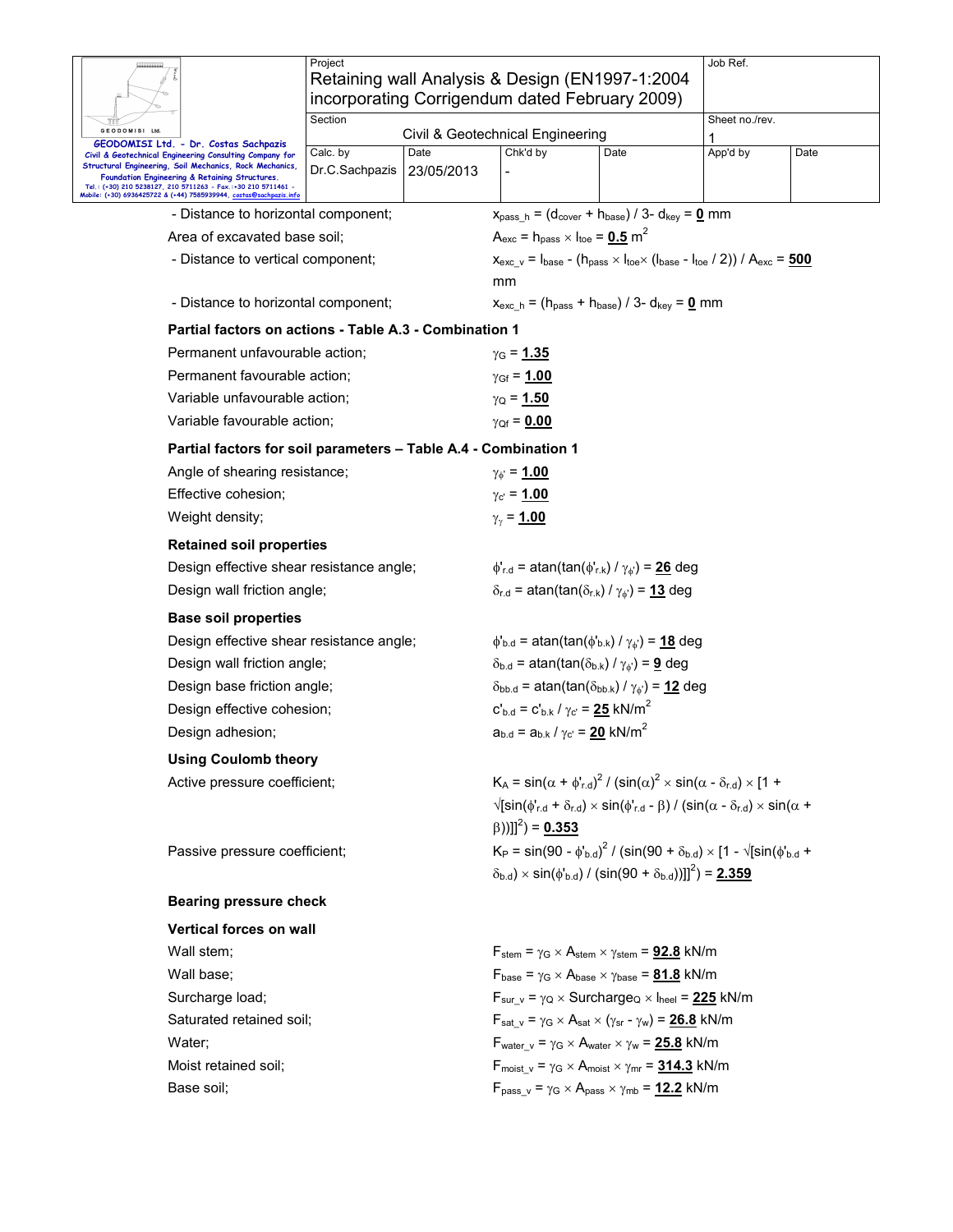|                                                                                                                    | Project        |                                                |                                                                                                                |                                                                                                       | Job Ref.                                                                                                                                               |      |  |  |
|--------------------------------------------------------------------------------------------------------------------|----------------|------------------------------------------------|----------------------------------------------------------------------------------------------------------------|-------------------------------------------------------------------------------------------------------|--------------------------------------------------------------------------------------------------------------------------------------------------------|------|--|--|
|                                                                                                                    |                |                                                |                                                                                                                | Retaining wall Analysis & Design (EN1997-1:2004                                                       |                                                                                                                                                        |      |  |  |
|                                                                                                                    |                | incorporating Corrigendum dated February 2009) |                                                                                                                |                                                                                                       |                                                                                                                                                        |      |  |  |
| GEODOMISI Ltd.                                                                                                     | Section        |                                                |                                                                                                                |                                                                                                       | Sheet no./rev.                                                                                                                                         |      |  |  |
| GEODOMISI Ltd. - Dr. Costas Sachpazis                                                                              |                |                                                | Civil & Geotechnical Engineering                                                                               |                                                                                                       |                                                                                                                                                        |      |  |  |
| Civil & Geotechnical Engineering Consulting Company for<br>Structural Engineering, Soil Mechanics, Rock Mechanics, | Calc. by       | Date                                           | Chk'd by                                                                                                       | Date                                                                                                  | App'd by                                                                                                                                               | Date |  |  |
| Foundation Engineering & Retaining Structures.<br>Tel.: (+30) 210 5238127, 210 5711263 - Fax.:+30 210 5711461 -    | Dr.C.Sachpazis | 23/05/2013                                     |                                                                                                                |                                                                                                       |                                                                                                                                                        |      |  |  |
| Mobile: (+30) 6936425722 & (+44) 7585939944, <u>costas@sachpazis.inf</u> c                                         |                |                                                |                                                                                                                |                                                                                                       |                                                                                                                                                        |      |  |  |
| Total:                                                                                                             |                |                                                |                                                                                                                |                                                                                                       | $F_{\text{total v}} = F_{\text{stem}} + F_{\text{base}} + F_{\text{sat v}} + F_{\text{moist v}} + F_{\text{pass v}} +$                                 |      |  |  |
|                                                                                                                    |                |                                                |                                                                                                                | $F_{\text{water v}} + F_{\text{sur v}} = 778.7$ kN/m                                                  |                                                                                                                                                        |      |  |  |
| Horizontal forces on wall                                                                                          |                |                                                |                                                                                                                |                                                                                                       |                                                                                                                                                        |      |  |  |
| Surcharge load;                                                                                                    |                |                                                |                                                                                                                |                                                                                                       | $F_{sur_h} = K_A \times cos(\delta_{r.d}) \times \gamma_Q \times Surcharge_Q \times h_{eff} =$                                                         |      |  |  |
|                                                                                                                    |                |                                                | 167.8 kN/m                                                                                                     |                                                                                                       |                                                                                                                                                        |      |  |  |
|                                                                                                                    |                |                                                |                                                                                                                |                                                                                                       |                                                                                                                                                        |      |  |  |
| Saturated retained soil;                                                                                           |                |                                                |                                                                                                                |                                                                                                       | $F_{\text{sat h}} = \gamma_G \times K_A \times \cos(\delta_{r.d}) \times (\gamma_{sr} - \gamma_w) \times (h_{\text{sat}} + h_{\text{base}})^2$         |      |  |  |
|                                                                                                                    |                |                                                | $/ 2 = 6.4$ kN/m                                                                                               |                                                                                                       |                                                                                                                                                        |      |  |  |
| Water;                                                                                                             |                |                                                |                                                                                                                |                                                                                                       | $F_{\text{water\_}h} = \gamma_G \times \gamma_W \times (h_{\text{water}} + d_{\text{cover}} + h_{\text{base}})^2 / 2 = 18$                             |      |  |  |
|                                                                                                                    |                |                                                | kN/m                                                                                                           |                                                                                                       |                                                                                                                                                        |      |  |  |
| Moist retained soil;                                                                                               |                |                                                |                                                                                                                |                                                                                                       | $F_{\text{moist h}} = \gamma_G \times K_A \times \cos(\delta_{r.d}) \times \gamma_{mr} \times ((h_{\text{eff}} - h_{\text{sat}} -$                     |      |  |  |
|                                                                                                                    |                |                                                |                                                                                                                |                                                                                                       | $h_{base}$ <sup>2</sup> / 2 + (h <sub>eff</sub> - h <sub>sat</sub> - h <sub>base</sub> ) × (h <sub>sat</sub> + h <sub>base</sub> )) = <b>146.9</b>     |      |  |  |
|                                                                                                                    |                |                                                | kN/m                                                                                                           |                                                                                                       |                                                                                                                                                        |      |  |  |
| Total;                                                                                                             |                |                                                |                                                                                                                |                                                                                                       | $F_{total h} = F_{sat h} + F_{moist h} + F_{water h} + F_{sur h} = 339.2$                                                                              |      |  |  |
|                                                                                                                    |                |                                                |                                                                                                                |                                                                                                       |                                                                                                                                                        |      |  |  |
|                                                                                                                    |                |                                                | kN/m                                                                                                           |                                                                                                       |                                                                                                                                                        |      |  |  |
| <b>Moments on wall</b>                                                                                             |                |                                                |                                                                                                                |                                                                                                       |                                                                                                                                                        |      |  |  |
| Wall stem;                                                                                                         |                |                                                |                                                                                                                | $M_{stem}$ = $F_{stem}$ $\times$ $x_{stem}$ = 116 kNm/m                                               |                                                                                                                                                        |      |  |  |
| Wall base:                                                                                                         |                |                                                |                                                                                                                | $M_{base}$ = $F_{base} \times x_{base}$ = 196.4 kNm/m                                                 |                                                                                                                                                        |      |  |  |
| Surcharge load;                                                                                                    |                |                                                |                                                                                                                |                                                                                                       | $M_{\text{sur}} = F_{\text{sur v}} \times x_{\text{sur v}} - F_{\text{sur h}} \times x_{\text{sur h}} = 213.6$ kNm/m                                   |      |  |  |
| Saturated retained soil;                                                                                           |                |                                                | $M_{sat}$ = $F_{sat}$ $_v \times x_{sat}$ $_v$ - $F_{sat}$ $_h \times x_{sat}$ $_h$ = $\underline{80.2}$ kNm/m |                                                                                                       |                                                                                                                                                        |      |  |  |
| Water;                                                                                                             |                |                                                |                                                                                                                |                                                                                                       | $M_{water}$ = $F_{water}$ v $\times$ $X_{water}$ v - $F_{water}$ h $\times$ $X_{water}$ h = $76.6$                                                     |      |  |  |
|                                                                                                                    |                |                                                | kNm/m                                                                                                          |                                                                                                       |                                                                                                                                                        |      |  |  |
| Moist retained soil;                                                                                               |                |                                                |                                                                                                                |                                                                                                       | $M_{\text{moist}} = F_{\text{moist\_v}} \times x_{\text{moist\_v}} - F_{\text{moist\_h}} \times x_{\text{moist\_h}} = 681.6$                           |      |  |  |
|                                                                                                                    |                |                                                | kNm/m                                                                                                          |                                                                                                       |                                                                                                                                                        |      |  |  |
| Base soil;                                                                                                         |                |                                                |                                                                                                                | $M_{pass} = F_{pass_v} \times x_{pass_v} = 6.1$ kNm/m                                                 |                                                                                                                                                        |      |  |  |
| Total;                                                                                                             |                |                                                |                                                                                                                |                                                                                                       | $M_{total}$ = $M_{stem}$ + $M_{base}$ + $M_{sat}$ + $M_{moist}$ + $M_{pass}$ + $M_{water}$                                                             |      |  |  |
|                                                                                                                    |                |                                                | + M <sub>sur</sub> = <u>1370.5</u> kNm/m                                                                       |                                                                                                       |                                                                                                                                                        |      |  |  |
| <b>Check bearing pressure</b>                                                                                      |                |                                                |                                                                                                                |                                                                                                       |                                                                                                                                                        |      |  |  |
| Maximum friction force;                                                                                            |                |                                                |                                                                                                                | $F_{\text{friction max}} = F_{\text{total v}} \times \tan(\delta_{\text{bb.d}}) = 165.5 \text{ kN/m}$ |                                                                                                                                                        |      |  |  |
| Maximum base soil resistance;                                                                                      |                |                                                |                                                                                                                |                                                                                                       | $F_{\text{pass h max}} = \gamma_{\text{Gf}} \times K_{\text{P}} \times \cos(\delta_{\text{b.d}}) \times \gamma_{\text{mb}} \times (d_{\text{cover}} +$ |      |  |  |
|                                                                                                                    |                |                                                | $(h_{\text{base}})^2$ / 2 = 47.2 kN/m                                                                          |                                                                                                       |                                                                                                                                                        |      |  |  |
| Base soil resistance;                                                                                              |                |                                                |                                                                                                                |                                                                                                       | $F_{\text{pass h}} = \min(\max((M_{\text{total}} + F_{\text{total h}} \times (h_{\text{prop}} + t_{\text{base}}) +$                                    |      |  |  |
|                                                                                                                    |                |                                                |                                                                                                                |                                                                                                       |                                                                                                                                                        |      |  |  |
|                                                                                                                    |                |                                                |                                                                                                                |                                                                                                       | Ffriction max $\times$ (h <sub>prop</sub> + t <sub>base</sub> ) - F <sub>total v</sub> $\times$ $I_{\text{base}}$ / 2) / ( $X_{\text{pass h}}$         |      |  |  |
|                                                                                                                    |                |                                                |                                                                                                                | - $h_{prop}$ - $t_{base}$ ), 0 kN/m), $F_{pass\_h\_max}$ ) = 0 kN/m                                   |                                                                                                                                                        |      |  |  |
| Propping force;                                                                                                    |                |                                                | $t_{base}$ ), $F_{total_h}$ ) = $76.3$ kN/m                                                                    |                                                                                                       | $F_{\text{prop\_stem}} = \min((F_{\text{total\_v}} \times I_{\text{base}} / 2 - M_{\text{total}}) / (h_{\text{prop}} +$                                |      |  |  |
| Friction force;                                                                                                    |                |                                                |                                                                                                                |                                                                                                       | $F_{\text{friction}} = F_{\text{total\_h}} - F_{\text{pass\_h}} - F_{\text{prop\_stem}} = 262.8$ kN/m                                                  |      |  |  |
| Moment from propping force;                                                                                        |                |                                                |                                                                                                                |                                                                                                       | $M_{prop} = F_{prop\_stem} \times (h_{prop} + t_{base}) = 381.7$ kNm/m                                                                                 |      |  |  |
| Distance to reaction;                                                                                              |                |                                                |                                                                                                                | $x = (M_{total} + M_{prop}) / F_{total}$ $v = 2250$ mm                                                |                                                                                                                                                        |      |  |  |
| Eccentricity of reaction;                                                                                          |                |                                                |                                                                                                                |                                                                                                       |                                                                                                                                                        |      |  |  |
| Loaded length of base;                                                                                             |                |                                                | $e = \bar{x} - I_{base} / 2 = 0$ mm<br>$Iload = Ibase = 4500 mm$                                               |                                                                                                       |                                                                                                                                                        |      |  |  |
|                                                                                                                    |                |                                                |                                                                                                                |                                                                                                       |                                                                                                                                                        |      |  |  |
|                                                                                                                    |                |                                                |                                                                                                                |                                                                                                       |                                                                                                                                                        |      |  |  |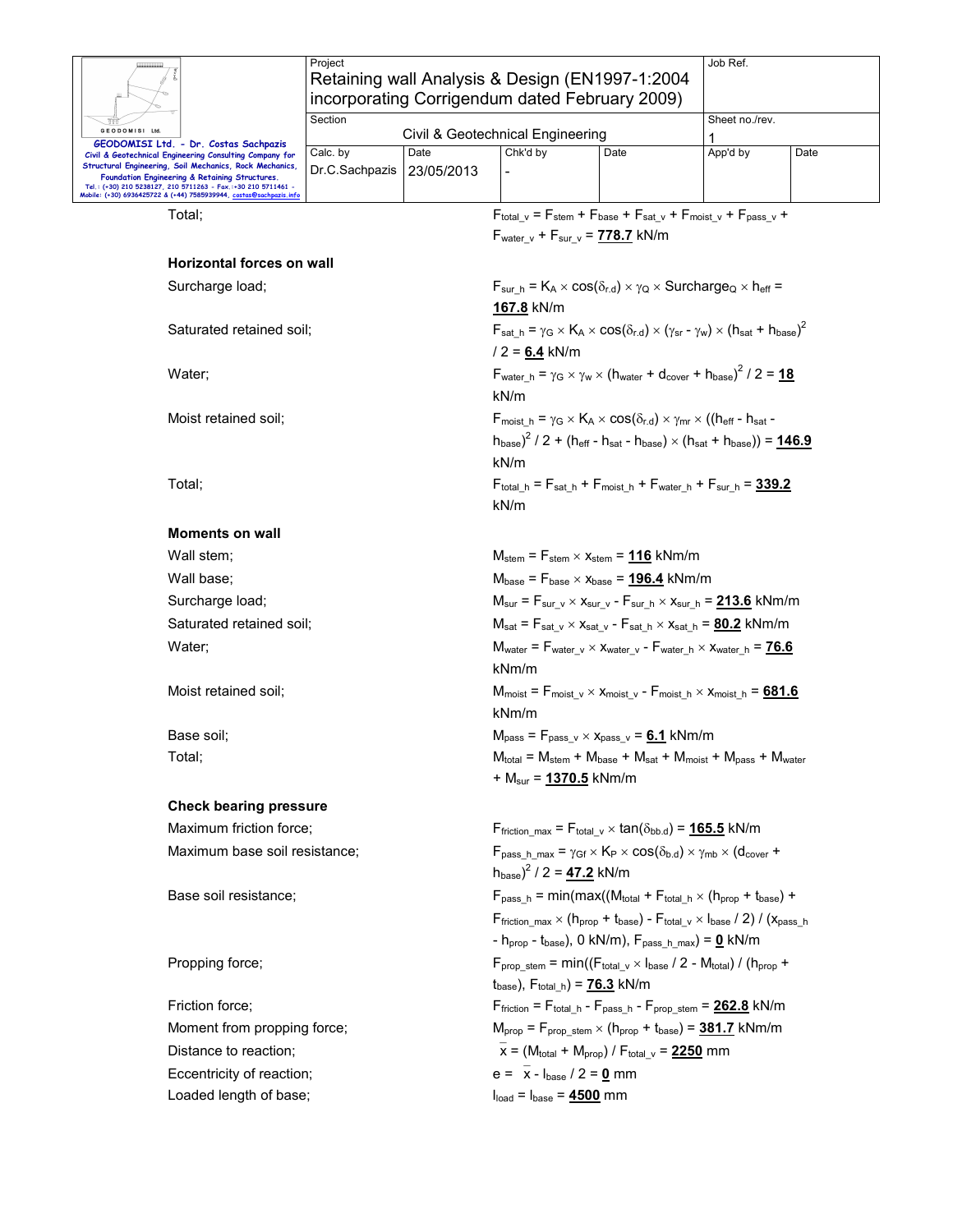|                                                                                                                                                                                                                                                                                                           | Project<br>Retaining wall Analysis & Design (EN1997-1:2004<br>incorporating Corrigendum dated February 2009) |                    |                                                                                                                                                                                                                   |                                                                                                                                                                                                                                                                                                                                                       | Job Ref.                                                                                               |      |  |  |
|-----------------------------------------------------------------------------------------------------------------------------------------------------------------------------------------------------------------------------------------------------------------------------------------------------------|--------------------------------------------------------------------------------------------------------------|--------------------|-------------------------------------------------------------------------------------------------------------------------------------------------------------------------------------------------------------------|-------------------------------------------------------------------------------------------------------------------------------------------------------------------------------------------------------------------------------------------------------------------------------------------------------------------------------------------------------|--------------------------------------------------------------------------------------------------------|------|--|--|
| GEODOMISI Ltd.<br>GEODOMISI Ltd. - Dr. Costas Sachpazis                                                                                                                                                                                                                                                   | Section                                                                                                      |                    | Civil & Geotechnical Engineering                                                                                                                                                                                  |                                                                                                                                                                                                                                                                                                                                                       | Sheet no./rev.                                                                                         |      |  |  |
| Civil & Geotechnical Engineering Consulting Company for<br>Structural Engineering, Soil Mechanics, Rock Mechanics,<br>Foundation Engineering & Retaining Structures.<br>Tel.: (+30) 210 5238127, 210 5711263 - Fax.:+30 210 5711461<br>Mobile: (+30) 6936425722 & (+44) 7585939944, costas@sachpazis.info | Calc. by<br>Dr.C.Sachpazis                                                                                   | Date<br>23/05/2013 | Chk'd by                                                                                                                                                                                                          | Date                                                                                                                                                                                                                                                                                                                                                  | App'd by                                                                                               | Date |  |  |
| Bearing pressure at toe;                                                                                                                                                                                                                                                                                  |                                                                                                              |                    |                                                                                                                                                                                                                   | $q_{\text{toe}} = F_{\text{total} \text{v}} / I_{\text{base}} = 173.1 \text{ kN/m}^2$                                                                                                                                                                                                                                                                 |                                                                                                        |      |  |  |
| Bearing pressure at heel;                                                                                                                                                                                                                                                                                 |                                                                                                              |                    |                                                                                                                                                                                                                   | $q_{\text{heel}} = F_{\text{total} \text{v}} / I_{\text{base}} = 173.1 \text{ kN/m}^2$                                                                                                                                                                                                                                                                |                                                                                                        |      |  |  |
| Effective overburden pressure;                                                                                                                                                                                                                                                                            |                                                                                                              |                    | 6.7 $kN/m^2$                                                                                                                                                                                                      |                                                                                                                                                                                                                                                                                                                                                       | $q = (t_{base} + d_{cover}) \times \gamma_{mb} - (t_{base} + d_{cover} + h_{water}) \times \gamma_w =$ |      |  |  |
| Design effective overburden pressure;                                                                                                                                                                                                                                                                     |                                                                                                              |                    | q' = q / $\gamma_{\gamma}$ = 6.7 kN/m <sup>2</sup>                                                                                                                                                                |                                                                                                                                                                                                                                                                                                                                                       |                                                                                                        |      |  |  |
|                                                                                                                                                                                                                                                                                                           | Bearing resistance factors;                                                                                  |                    |                                                                                                                                                                                                                   | $N_q = Exp(\pi \times tan(\phi_{b.d})) \times (tan(45 deg + \phi_{b.d} / 2))^2 =$<br><u>5.258</u><br>$N_c = (N_q - 1) \times \cot(\phi_{b.d}) = 13.104$<br>$N_{\gamma} = 2 \times (N_q - 1) \times \tan(\phi_{b.d}) = 2.767$                                                                                                                          |                                                                                                        |      |  |  |
|                                                                                                                                                                                                                                                                                                           | Foundation shape factors;                                                                                    |                    |                                                                                                                                                                                                                   |                                                                                                                                                                                                                                                                                                                                                       |                                                                                                        |      |  |  |
|                                                                                                                                                                                                                                                                                                           | Load inclination factors;                                                                                    |                    |                                                                                                                                                                                                                   | H = $F_{total h}$ - $F_{prop}$ stem - $F_{friction} = 0$ kN/m<br>$V = F_{total}$ $_{v} = 778.7$ kN/m<br>$m = 2$<br>$i_q = [1 - H / (V + I_{load} \times C_{b.d} \times \cot(\phi_{b.d}))]^m = 1$<br>$i_v = [1 - H / (V + I_{load} \times C_{b.d} \times \cot(\phi_{b.d}))]^{(m+1)} = 1$<br>$i_c = i_q - (1 - i_q) / (N_c \times tan(\phi_{b.d})) = 1$ |                                                                                                        |      |  |  |
| Net ultimate bearing capacity;                                                                                                                                                                                                                                                                            |                                                                                                              |                    | $n_f = c'_{b.d} \times N_c \times s_c \times i_c + q' \times N_q \times s_q \times i_q + 0.5 \times (\gamma_{mb}$<br>$-\gamma_w$ ) $\times$ $I_{load} \times N_v \times S_v \times I_v = 413.9$ kN/m <sup>2</sup> |                                                                                                                                                                                                                                                                                                                                                       |                                                                                                        |      |  |  |
| Factor of safety;                                                                                                                                                                                                                                                                                         |                                                                                                              |                    | $FoS_{bp} = n_f / max(q_{toe}, q_{heel}) = 2.392$                                                                                                                                                                 |                                                                                                                                                                                                                                                                                                                                                       |                                                                                                        |      |  |  |
|                                                                                                                                                                                                                                                                                                           |                                                                                                              |                    | PASS - Allowable bearing pressure exceeds maximum applied bearing pressure                                                                                                                                        |                                                                                                                                                                                                                                                                                                                                                       |                                                                                                        |      |  |  |
| Partial factors on actions - Table A.3 - Combination 2                                                                                                                                                                                                                                                    |                                                                                                              |                    |                                                                                                                                                                                                                   |                                                                                                                                                                                                                                                                                                                                                       |                                                                                                        |      |  |  |
| Permanent unfavourable action;                                                                                                                                                                                                                                                                            |                                                                                                              |                    | $γG = 1.00$                                                                                                                                                                                                       |                                                                                                                                                                                                                                                                                                                                                       |                                                                                                        |      |  |  |
| Permanent favourable action;                                                                                                                                                                                                                                                                              |                                                                                                              |                    | $\gamma_{\text{Gf}} = 1.00$                                                                                                                                                                                       |                                                                                                                                                                                                                                                                                                                                                       |                                                                                                        |      |  |  |
| Variable unfavourable action;                                                                                                                                                                                                                                                                             |                                                                                                              |                    | $\gamma_{\rm Q} = 1.30$                                                                                                                                                                                           |                                                                                                                                                                                                                                                                                                                                                       |                                                                                                        |      |  |  |
| Variable favourable action;                                                                                                                                                                                                                                                                               |                                                                                                              |                    | $\gamma_{\text{Qf}} = 0.00$                                                                                                                                                                                       |                                                                                                                                                                                                                                                                                                                                                       |                                                                                                        |      |  |  |
| Partial factors for soil parameters - Table A.4 - Combination 2                                                                                                                                                                                                                                           |                                                                                                              |                    |                                                                                                                                                                                                                   |                                                                                                                                                                                                                                                                                                                                                       |                                                                                                        |      |  |  |
| Angle of shearing resistance;                                                                                                                                                                                                                                                                             |                                                                                                              |                    | $\gamma_{\phi} = 1.25$                                                                                                                                                                                            |                                                                                                                                                                                                                                                                                                                                                       |                                                                                                        |      |  |  |
| Effective cohesion;                                                                                                                                                                                                                                                                                       |                                                                                                              |                    | $\gamma_{\rm c} = 1.25$                                                                                                                                                                                           |                                                                                                                                                                                                                                                                                                                                                       |                                                                                                        |      |  |  |
| Weight density;                                                                                                                                                                                                                                                                                           |                                                                                                              |                    | $\gamma_{\gamma} = 1.00$                                                                                                                                                                                          |                                                                                                                                                                                                                                                                                                                                                       |                                                                                                        |      |  |  |
| <b>Retained soil properties</b>                                                                                                                                                                                                                                                                           |                                                                                                              |                    |                                                                                                                                                                                                                   |                                                                                                                                                                                                                                                                                                                                                       |                                                                                                        |      |  |  |
|                                                                                                                                                                                                                                                                                                           | Design effective shear resistance angle;                                                                     |                    |                                                                                                                                                                                                                   | $\phi'_{r.d}$ = atan(tan( $\phi'_{r.k}$ ) / $\gamma_{\phi'}$ ) = 21.3 deg                                                                                                                                                                                                                                                                             |                                                                                                        |      |  |  |
|                                                                                                                                                                                                                                                                                                           | Design wall friction angle;                                                                                  |                    |                                                                                                                                                                                                                   | $\delta_{r.d}$ = atan(tan( $\delta_{r.k}$ ) / $\gamma_{\phi}$ ) = 10.5 deg                                                                                                                                                                                                                                                                            |                                                                                                        |      |  |  |
| <b>Base soil properties</b>                                                                                                                                                                                                                                                                               |                                                                                                              |                    |                                                                                                                                                                                                                   |                                                                                                                                                                                                                                                                                                                                                       |                                                                                                        |      |  |  |
| Design effective shear resistance angle;                                                                                                                                                                                                                                                                  |                                                                                                              |                    |                                                                                                                                                                                                                   | $\phi_{b.d}$ = atan(tan( $\phi_{b.k}$ ) / $\gamma_{\phi}$ ) = 14.6 deg                                                                                                                                                                                                                                                                                |                                                                                                        |      |  |  |
| Design wall friction angle;                                                                                                                                                                                                                                                                               |                                                                                                              |                    |                                                                                                                                                                                                                   | $\delta_{b.d}$ = atan(tan( $\delta_{b.k}$ ) / $\gamma_{\phi}$ ) = 7.2 deg                                                                                                                                                                                                                                                                             |                                                                                                        |      |  |  |
| Design base friction angle;                                                                                                                                                                                                                                                                               |                                                                                                              |                    |                                                                                                                                                                                                                   |                                                                                                                                                                                                                                                                                                                                                       |                                                                                                        |      |  |  |
| Design effective cohesion;                                                                                                                                                                                                                                                                                |                                                                                                              |                    | $\delta_{\text{bb.d}}$ = atan(tan( $\delta_{\text{bb.k}}$ ) / $\gamma_{\phi}$ ) = <b>9.7</b> deg<br>$c'_{b,d} = c'_{b,k} / \gamma_c = 20$ kN/m <sup>2</sup>                                                       |                                                                                                                                                                                                                                                                                                                                                       |                                                                                                        |      |  |  |
| Design adhesion;                                                                                                                                                                                                                                                                                          |                                                                                                              |                    | $a_{b.d} = a_{b.k} / \gamma_{c'} = 16$ kN/m <sup>2</sup>                                                                                                                                                          |                                                                                                                                                                                                                                                                                                                                                       |                                                                                                        |      |  |  |
|                                                                                                                                                                                                                                                                                                           |                                                                                                              |                    |                                                                                                                                                                                                                   |                                                                                                                                                                                                                                                                                                                                                       |                                                                                                        |      |  |  |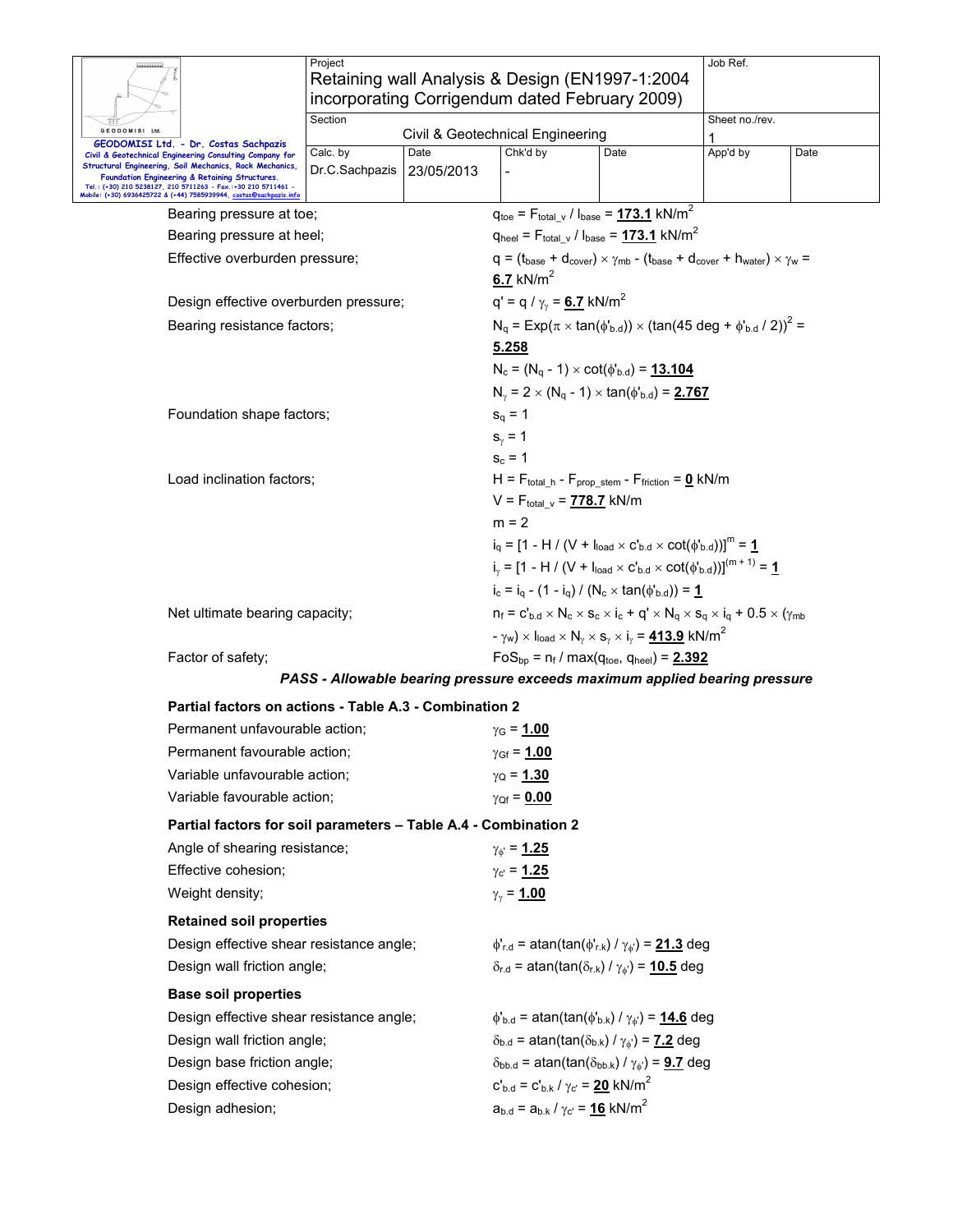|                                                                                                                                                                                       | Project                                              |            |                                                                                                                          |                                                                                                                                                               | Job Ref.       |      |  |  |  |
|---------------------------------------------------------------------------------------------------------------------------------------------------------------------------------------|------------------------------------------------------|------------|--------------------------------------------------------------------------------------------------------------------------|---------------------------------------------------------------------------------------------------------------------------------------------------------------|----------------|------|--|--|--|
|                                                                                                                                                                                       |                                                      |            | Retaining wall Analysis & Design (EN1997-1:2004)                                                                         |                                                                                                                                                               |                |      |  |  |  |
|                                                                                                                                                                                       |                                                      |            | incorporating Corrigendum dated February 2009)                                                                           |                                                                                                                                                               |                |      |  |  |  |
| GEODOMISI Ltd.                                                                                                                                                                        | Section                                              |            |                                                                                                                          |                                                                                                                                                               | Sheet no./rev. |      |  |  |  |
| GEODOMISI Ltd. - Dr. Costas Sachpazis                                                                                                                                                 | Calc. by                                             | Date       | Civil & Geotechnical Engineering<br>Chk'd by                                                                             | Date                                                                                                                                                          | 1              |      |  |  |  |
| Civil & Geotechnical Engineering Consulting Company for<br>Structural Engineering, Soil Mechanics, Rock Mechanics,                                                                    | Dr.C.Sachpazis                                       | 23/05/2013 |                                                                                                                          |                                                                                                                                                               | App'd by       | Date |  |  |  |
| Foundation Engineering & Retaining Structures.<br>Tel.: (+30) 210 5238127, 210 5711263 - Fax.:+30 210 5711461 -<br>Mobile: (+30) 6936425722 & (+44) 7585939944, costas@sachpazis.info |                                                      |            |                                                                                                                          |                                                                                                                                                               |                |      |  |  |  |
| <b>Using Coulomb theory</b>                                                                                                                                                           |                                                      |            |                                                                                                                          |                                                                                                                                                               |                |      |  |  |  |
| Active pressure coefficient;                                                                                                                                                          |                                                      |            |                                                                                                                          | $K_A = \sin(\alpha + \phi'_{r,d})^2 / (\sin(\alpha)^2 \times \sin(\alpha - \delta_{r,d}) \times [1 +$                                                         |                |      |  |  |  |
|                                                                                                                                                                                       |                                                      |            |                                                                                                                          | $\sqrt{\sin(\phi_{r,d} + \delta_{r,d}) \times \sin(\phi_{r,d} - \beta)}$ / (sin( $\alpha - \delta_{r,d}$ ) $\times \sin(\alpha + \beta)$                      |                |      |  |  |  |
|                                                                                                                                                                                       |                                                      |            | $(\beta))$ ]] <sup>2</sup> ) = 0.425                                                                                     |                                                                                                                                                               |                |      |  |  |  |
| Passive pressure coefficient;                                                                                                                                                         |                                                      |            |                                                                                                                          | $K_P = \sin(90 - \phi_{b,d}^{\prime})^2 / (\sin(90 + \delta_{b,d}) \times [1 - \sqrt{\sin(\phi_{b,d}^{\prime} +$                                              |                |      |  |  |  |
|                                                                                                                                                                                       |                                                      |            |                                                                                                                          | $(\delta_{b,d}) \times \sin(\phi_{b,d}) / (\sin(90 + \delta_{b,d}))$ ]] <sup>2</sup> $) = 1.965$                                                              |                |      |  |  |  |
|                                                                                                                                                                                       |                                                      |            |                                                                                                                          |                                                                                                                                                               |                |      |  |  |  |
| <b>Bearing pressure check</b>                                                                                                                                                         |                                                      |            |                                                                                                                          |                                                                                                                                                               |                |      |  |  |  |
| <b>Vertical forces on wall</b>                                                                                                                                                        |                                                      |            |                                                                                                                          |                                                                                                                                                               |                |      |  |  |  |
| Wall stem;                                                                                                                                                                            |                                                      |            |                                                                                                                          | $F_{stem}$ = $\gamma_G \times A_{stem} \times \gamma_{stem}$ = 68.8 kN/m                                                                                      |                |      |  |  |  |
| Wall base;                                                                                                                                                                            |                                                      |            |                                                                                                                          | $F_{\text{base}} = \gamma_G \times A_{\text{base}} \times \gamma_{\text{base}} = 60.6$ kN/m                                                                   |                |      |  |  |  |
| Surcharge load;                                                                                                                                                                       |                                                      |            |                                                                                                                          | $F_{\text{sur v}} = \gamma_Q \times \text{Surcharge}_Q \times I_{\text{heel}} = 195 \text{ kN/m}$                                                             |                |      |  |  |  |
|                                                                                                                                                                                       | Saturated retained soil;                             |            |                                                                                                                          | $F_{\text{sat v}} = \gamma_{G} \times A_{\text{sat}} \times (\gamma_{\text{sr}} - \gamma_{\text{w}}) = 19.9 \text{ kN/m}$                                     |                |      |  |  |  |
| Water;                                                                                                                                                                                |                                                      |            |                                                                                                                          | $F_{water v} = \gamma_G \times A_{water} \times \gamma_W = 19.1$ kN/m                                                                                         |                |      |  |  |  |
| Moist retained soil;                                                                                                                                                                  |                                                      |            |                                                                                                                          | $F_{\text{moist v}} = \gamma_G \times A_{\text{moist x}} \gamma_{\text{mr}} = 232.8$ kN/m                                                                     |                |      |  |  |  |
| Base soil:                                                                                                                                                                            |                                                      |            |                                                                                                                          | $F_{pass v} = \gamma_G \times A_{pass} \times \gamma_{mb} = \underline{9} \text{ kN/m}$                                                                       |                |      |  |  |  |
| Total;                                                                                                                                                                                |                                                      |            |                                                                                                                          | $F_{total v} = F_{stem} + F_{base} + F_{sat v} + F_{moist v} + F_{pass v} +$                                                                                  |                |      |  |  |  |
|                                                                                                                                                                                       | $F_{\text{water v}} + F_{\text{sur v}} = 605.2$ kN/m |            |                                                                                                                          |                                                                                                                                                               |                |      |  |  |  |
| Horizontal forces on wall                                                                                                                                                             |                                                      |            |                                                                                                                          |                                                                                                                                                               |                |      |  |  |  |
| Surcharge load;                                                                                                                                                                       |                                                      |            |                                                                                                                          | $F_{\text{sur h}} = K_A \times \cos(\delta_{r.d}) \times \gamma_Q \times \text{Surcharge}_Q \times h_{\text{eff}} =$<br>176.5 kN/m                            |                |      |  |  |  |
| Saturated retained soil;                                                                                                                                                              |                                                      |            | $/2 = 5.8$ kN/m                                                                                                          | $F_{sat h} = \gamma_G \times K_A \times \cos(\delta_{r.d}) \times (\gamma_{sr} - \gamma_w) \times (h_{sat} + h_{base})^2$                                     |                |      |  |  |  |
| Water;                                                                                                                                                                                |                                                      |            | kN/m                                                                                                                     | F <sub>water h</sub> = $\gamma$ <sub>G</sub> × $\gamma$ <sub>W</sub> × (h <sub>water</sub> + d <sub>cover</sub> + h <sub>base</sub> ) <sup>2</sup> / 2 = 13.4 |                |      |  |  |  |
| Moist retained soil;                                                                                                                                                                  |                                                      |            |                                                                                                                          | $F_{\text{moist h}} = \gamma_G \times K_A \times \cos(\delta_{r.d}) \times \gamma_{mr} \times ((h_{\text{eff}} - h_{\text{sat}} - h_{\text{sat}})))$          |                |      |  |  |  |
|                                                                                                                                                                                       |                                                      |            |                                                                                                                          | $(h_{\text{base}})^2$ / 2 + ( $h_{\text{eff}}$ - $h_{\text{sat}}$ - $h_{\text{base}}$ ) $\times$ ( $h_{\text{sat}}$ + $h_{\text{base}}$ )) = 132.1            |                |      |  |  |  |
|                                                                                                                                                                                       |                                                      |            | kN/m                                                                                                                     |                                                                                                                                                               |                |      |  |  |  |
| Total;                                                                                                                                                                                |                                                      |            | $F_{total_h} = F_{sat_h} + F_{moist_h} + F_{water_h} + F_{sur_h} = 327.8$                                                |                                                                                                                                                               |                |      |  |  |  |
|                                                                                                                                                                                       |                                                      |            |                                                                                                                          | kN/m                                                                                                                                                          |                |      |  |  |  |
| <b>Moments on wall</b>                                                                                                                                                                |                                                      |            |                                                                                                                          |                                                                                                                                                               |                |      |  |  |  |
| Wall stem;                                                                                                                                                                            |                                                      |            |                                                                                                                          | $M_{stem}$ = $F_{stem}$ $\times$ $x_{stem}$ = 85.9 kNm/m                                                                                                      |                |      |  |  |  |
| Wall base;                                                                                                                                                                            |                                                      |            |                                                                                                                          | $M_{\text{base}}$ = $F_{\text{base}} \times x_{\text{base}}$ = $\underline{145.5}$ kNm/m                                                                      |                |      |  |  |  |
| Surcharge load;                                                                                                                                                                       |                                                      |            |                                                                                                                          | $M_{\text{sur}} = F_{\text{sur v}} \times x_{\text{sur v}} - F_{\text{sur h}} \times x_{\text{sur h}} = 99.5 \text{ kNm/m}$                                   |                |      |  |  |  |
| Saturated retained soil;                                                                                                                                                              |                                                      |            |                                                                                                                          | $M_{sat}$ = $F_{sat}$ $_v \times x_{sat}$ $_v$ - $F_{sat}$ $_h \times x_{sat}$ $_h$ = 59.3 kNm/m                                                              |                |      |  |  |  |
| Water;                                                                                                                                                                                |                                                      |            |                                                                                                                          | $M_{water}$ = $F_{water_v} \times X_{water_v}$ - $F_{water_h} \times X_{water_h}$ = 56.7                                                                      |                |      |  |  |  |
|                                                                                                                                                                                       |                                                      |            | kNm/m                                                                                                                    |                                                                                                                                                               |                |      |  |  |  |
| Moist retained soil;                                                                                                                                                                  |                                                      |            | $M_{\text{moist}} = F_{\text{moist v}} \times x_{\text{moist v}} - F_{\text{moist h}} \times x_{\text{moist h}} = 463.5$ |                                                                                                                                                               |                |      |  |  |  |
|                                                                                                                                                                                       |                                                      |            | kNm/m                                                                                                                    |                                                                                                                                                               |                |      |  |  |  |
| Base soil;                                                                                                                                                                            |                                                      |            |                                                                                                                          | $M_{pass} = F_{pass \ v} \times x_{pass \ v} = 4.5$ kNm/m                                                                                                     |                |      |  |  |  |
|                                                                                                                                                                                       |                                                      |            |                                                                                                                          |                                                                                                                                                               |                |      |  |  |  |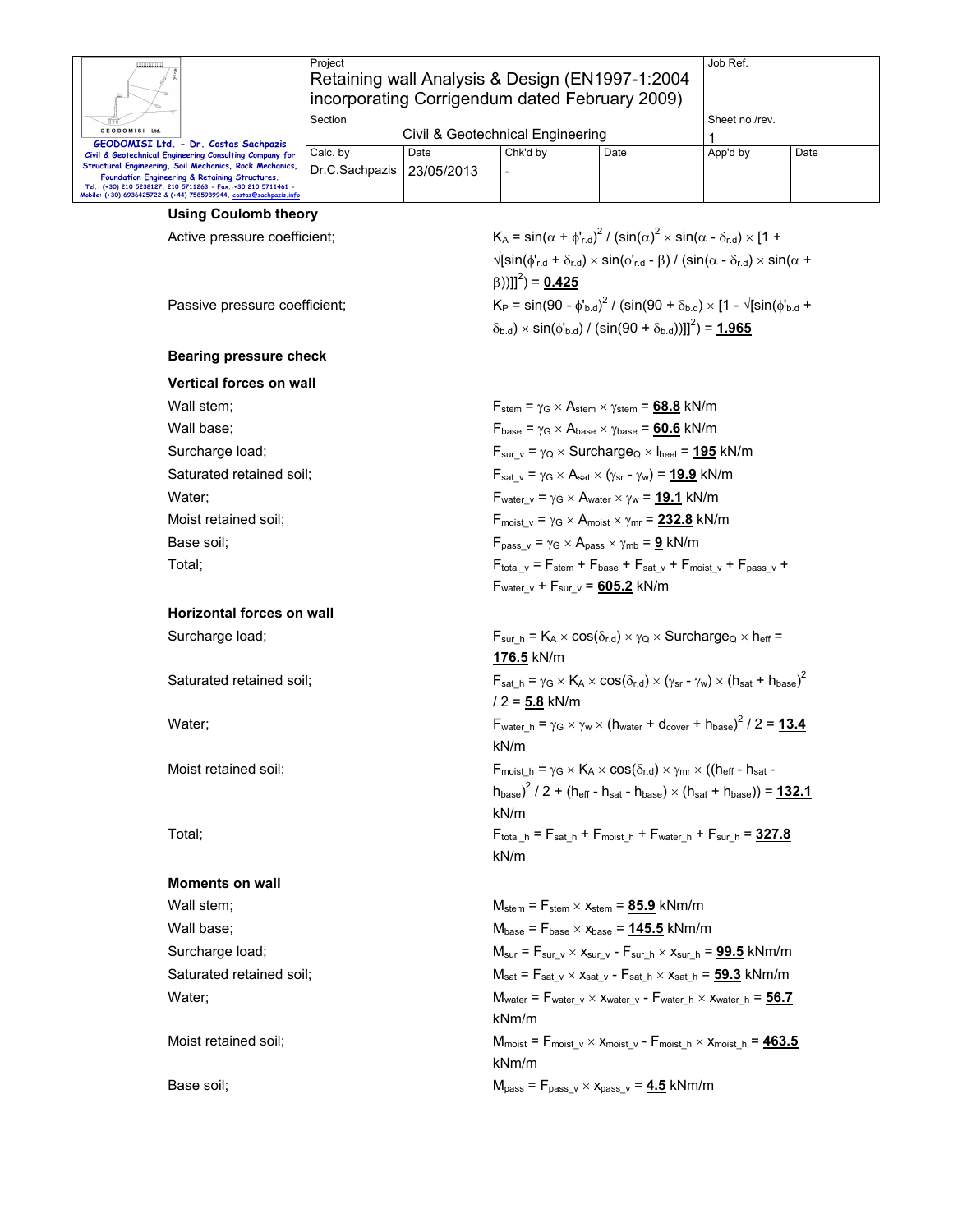|                                                                                                                                                                                                                                                                                                                                                             | Project                                                                                                                                                               |                                                                                                            | Retaining wall Analysis & Design (EN1997-1:2004<br>incorporating Corrigendum dated February 2009)                                 |      | Job Ref.                                                                                                                                                                                                                                    |      |  |  |  |  |
|-------------------------------------------------------------------------------------------------------------------------------------------------------------------------------------------------------------------------------------------------------------------------------------------------------------------------------------------------------------|-----------------------------------------------------------------------------------------------------------------------------------------------------------------------|------------------------------------------------------------------------------------------------------------|-----------------------------------------------------------------------------------------------------------------------------------|------|---------------------------------------------------------------------------------------------------------------------------------------------------------------------------------------------------------------------------------------------|------|--|--|--|--|
| GEODOMISI Ltd.                                                                                                                                                                                                                                                                                                                                              | Section                                                                                                                                                               |                                                                                                            | Civil & Geotechnical Engineering                                                                                                  |      | Sheet no./rev.<br>1                                                                                                                                                                                                                         |      |  |  |  |  |
| GEODOMISI Ltd. - Dr. Costas Sachpazis<br>Civil & Geotechnical Engineering Consulting Company for<br>Structural Engineering, Soil Mechanics, Rock Mechanics,<br>Foundation Engineering & Retaining Structures.<br>Tel.: (+30) 210 5238127, 210 5711263 - Fax.:+30 210 5711461 -<br>Mobile: (+30) 6936425722 & (+44) 7585939944, <u>costas@sachpazis.info</u> | Calc. by<br>Dr.C.Sachpazis                                                                                                                                            | Date<br>23/05/2013                                                                                         | Chk'd by                                                                                                                          | Date | App'd by                                                                                                                                                                                                                                    | Date |  |  |  |  |
| Total:                                                                                                                                                                                                                                                                                                                                                      |                                                                                                                                                                       |                                                                                                            |                                                                                                                                   |      | $M_{\text{total}} = M_{\text{stem}} + M_{\text{base}} + M_{\text{sat}} + M_{\text{moist}} + M_{\text{pass}} + M_{\text{water}}$                                                                                                             |      |  |  |  |  |
|                                                                                                                                                                                                                                                                                                                                                             |                                                                                                                                                                       |                                                                                                            | + $M_{\text{sur}}$ = 915 kNm/m                                                                                                    |      |                                                                                                                                                                                                                                             |      |  |  |  |  |
| <b>Check bearing pressure</b>                                                                                                                                                                                                                                                                                                                               |                                                                                                                                                                       |                                                                                                            |                                                                                                                                   |      |                                                                                                                                                                                                                                             |      |  |  |  |  |
| Maximum friction force;                                                                                                                                                                                                                                                                                                                                     |                                                                                                                                                                       |                                                                                                            |                                                                                                                                   |      | $F_{\text{friction max}} = F_{\text{total v}} \times \tan(\delta_{\text{bb.d}}) = 102.9 \text{ kN/m}$                                                                                                                                       |      |  |  |  |  |
| Maximum base soil resistance;                                                                                                                                                                                                                                                                                                                               |                                                                                                                                                                       |                                                                                                            | $(h_{base})^2$ / 2 = 39.5 kN/m                                                                                                    |      | $F_{pass h max} = \gamma_{Gf} \times K_P \times cos(\delta_{b.d}) \times \gamma_{mb} \times (d_{cover} +$                                                                                                                                   |      |  |  |  |  |
| Base soil resistance;                                                                                                                                                                                                                                                                                                                                       |                                                                                                                                                                       |                                                                                                            |                                                                                                                                   |      | $F_{pass_h}$ = min(max((Mtotal + $F_{total_h} \times (h_{prop} + t_{base})$ +                                                                                                                                                               |      |  |  |  |  |
|                                                                                                                                                                                                                                                                                                                                                             |                                                                                                                                                                       |                                                                                                            |                                                                                                                                   |      | Ffriction max $\times$ (h <sub>prop</sub> + t <sub>base</sub> ) - F <sub>total v</sub> $\times$ l <sub>base</sub> / 2) / ( $x_{pass h}$<br>$-h_{\text{prop}} - t_{\text{base}}$ , 0 kN/m), $F_{\text{pass } h \text{ max}}$ = <u>0</u> kN/m |      |  |  |  |  |
| Propping force;                                                                                                                                                                                                                                                                                                                                             | $F_{\text{prop stem}} = \min((F_{\text{total v}} \times I_{\text{base}} / 2 - M_{\text{total}}) / (h_{\text{prop}} +$<br>$(t_{base})$ , $F_{total h}$ ) = $89.3$ kN/m |                                                                                                            |                                                                                                                                   |      |                                                                                                                                                                                                                                             |      |  |  |  |  |
| Friction force;                                                                                                                                                                                                                                                                                                                                             |                                                                                                                                                                       | $F_{\text{friction}} = F_{\text{total h}} - F_{\text{pass h}} - F_{\text{prop stem}} = 238.5 \text{ kN/m}$ |                                                                                                                                   |      |                                                                                                                                                                                                                                             |      |  |  |  |  |
|                                                                                                                                                                                                                                                                                                                                                             | Moment from propping force;                                                                                                                                           |                                                                                                            |                                                                                                                                   |      | $M_{prop} = F_{prop \text{stem}} \times (h_{prop} + t_{base}) = 446.7 \text{ kNm/m}$                                                                                                                                                        |      |  |  |  |  |
| Distance to reaction;                                                                                                                                                                                                                                                                                                                                       |                                                                                                                                                                       | $x = (M_{total} + M_{prop}) / F_{total}$ $v = 2250$ mm                                                     |                                                                                                                                   |      |                                                                                                                                                                                                                                             |      |  |  |  |  |
| Eccentricity of reaction;                                                                                                                                                                                                                                                                                                                                   |                                                                                                                                                                       | $e = \bar{x} - I_{base} / 2 = 0$ mm                                                                        |                                                                                                                                   |      |                                                                                                                                                                                                                                             |      |  |  |  |  |
| Loaded length of base;                                                                                                                                                                                                                                                                                                                                      |                                                                                                                                                                       |                                                                                                            | $Iload = Ibase = 4500 mm$                                                                                                         |      |                                                                                                                                                                                                                                             |      |  |  |  |  |
| Bearing pressure at toe;                                                                                                                                                                                                                                                                                                                                    |                                                                                                                                                                       | $q_{\text{toe}} = F_{\text{total} \text{v}} / I_{\text{base}} = 134.5 \text{ kN/m}^2$                      |                                                                                                                                   |      |                                                                                                                                                                                                                                             |      |  |  |  |  |
| Bearing pressure at heel;                                                                                                                                                                                                                                                                                                                                   |                                                                                                                                                                       |                                                                                                            | $q_{\text{heel}} = F_{\text{total} \text{v}} / I_{\text{base}} = 134.5 \text{ kN/m}^2$                                            |      |                                                                                                                                                                                                                                             |      |  |  |  |  |
| Effective overburden pressure;                                                                                                                                                                                                                                                                                                                              |                                                                                                                                                                       |                                                                                                            | $q = (t_{base} + d_{cover}) \times \gamma_{mb} - (t_{base} + d_{cover} + h_{water}) \times \gamma_w =$<br>$6.7$ kN/m <sup>2</sup> |      |                                                                                                                                                                                                                                             |      |  |  |  |  |
| Design effective overburden pressure;                                                                                                                                                                                                                                                                                                                       |                                                                                                                                                                       |                                                                                                            | $q' = q / \gamma_v = 6.7$ kN/m <sup>2</sup>                                                                                       |      |                                                                                                                                                                                                                                             |      |  |  |  |  |
| Bearing resistance factors;                                                                                                                                                                                                                                                                                                                                 |                                                                                                                                                                       |                                                                                                            | $N_q = Exp(\pi \times tan(\phi_{b.d})) \times (tan(45 deg + \phi_{b.d} / 2))^2$<br>3.784                                          |      |                                                                                                                                                                                                                                             |      |  |  |  |  |
|                                                                                                                                                                                                                                                                                                                                                             |                                                                                                                                                                       |                                                                                                            | $N_c = (N_q - 1) \times \cot(\phi_{b.d}) = 10.711$                                                                                |      |                                                                                                                                                                                                                                             |      |  |  |  |  |
|                                                                                                                                                                                                                                                                                                                                                             |                                                                                                                                                                       |                                                                                                            | $N_{\gamma}$ = 2 $\times$ (N <sub>q</sub> - 1) $\times$ tan( $\phi$ <sup>1</sup> <sub>b.d</sub> ) = 1.447                         |      |                                                                                                                                                                                                                                             |      |  |  |  |  |
| Foundation shape factors;                                                                                                                                                                                                                                                                                                                                   |                                                                                                                                                                       |                                                                                                            | $s_q = 1$                                                                                                                         |      |                                                                                                                                                                                                                                             |      |  |  |  |  |
|                                                                                                                                                                                                                                                                                                                                                             |                                                                                                                                                                       |                                                                                                            | $s_{\gamma} = 1$                                                                                                                  |      |                                                                                                                                                                                                                                             |      |  |  |  |  |
|                                                                                                                                                                                                                                                                                                                                                             |                                                                                                                                                                       |                                                                                                            | $s_c = 1$                                                                                                                         |      |                                                                                                                                                                                                                                             |      |  |  |  |  |
| Load inclination factors;                                                                                                                                                                                                                                                                                                                                   |                                                                                                                                                                       |                                                                                                            | $H = F_{total_h} - F_{prop\_stem} - F_{friction} = 0$ kN/m<br>$V = F_{total}$ $_v = 605.2$ kN/m                                   |      |                                                                                                                                                                                                                                             |      |  |  |  |  |
|                                                                                                                                                                                                                                                                                                                                                             |                                                                                                                                                                       |                                                                                                            | $m = 2$                                                                                                                           |      |                                                                                                                                                                                                                                             |      |  |  |  |  |
|                                                                                                                                                                                                                                                                                                                                                             |                                                                                                                                                                       |                                                                                                            | $i_q = [1 - H / (V + I_{load} \times C_{b.d} \times \cot(\phi_{b.d}))]^m = 1$                                                     |      |                                                                                                                                                                                                                                             |      |  |  |  |  |
|                                                                                                                                                                                                                                                                                                                                                             |                                                                                                                                                                       |                                                                                                            |                                                                                                                                   |      | $i_y = [1 - H / (V + I_{load} \times C_{b.d} \times \cot(\phi_{b.d}))]^{(m+1)} = 1$                                                                                                                                                         |      |  |  |  |  |
|                                                                                                                                                                                                                                                                                                                                                             |                                                                                                                                                                       |                                                                                                            | $i_c = i_q - (1 - i_q) / (N_c \times \tan(\phi_{b.d})) = 1$                                                                       |      |                                                                                                                                                                                                                                             |      |  |  |  |  |
| Net ultimate bearing capacity;                                                                                                                                                                                                                                                                                                                              |                                                                                                                                                                       |                                                                                                            |                                                                                                                                   |      | $n_f = c'_{b,d} \times N_c \times s_c \times i_c + q' \times N_q \times s_q \times i_q + 0.5 \times (\gamma_{mb}$                                                                                                                           |      |  |  |  |  |
|                                                                                                                                                                                                                                                                                                                                                             |                                                                                                                                                                       |                                                                                                            | $- \gamma_w$ ) × $I_{load}$ × $N_\gamma$ × $s_\gamma$ × $i_\gamma$ = 266.3 kN/m <sup>2</sup>                                      |      |                                                                                                                                                                                                                                             |      |  |  |  |  |
| Factor of safety;                                                                                                                                                                                                                                                                                                                                           |                                                                                                                                                                       |                                                                                                            | $FoS_{bp} = n_f / max(q_{toe}, q_{heel}) = 1.98$                                                                                  |      |                                                                                                                                                                                                                                             |      |  |  |  |  |
|                                                                                                                                                                                                                                                                                                                                                             |                                                                                                                                                                       |                                                                                                            | PASS - Allowable bearing pressure exceeds maximum applied bearing pressure                                                        |      |                                                                                                                                                                                                                                             |      |  |  |  |  |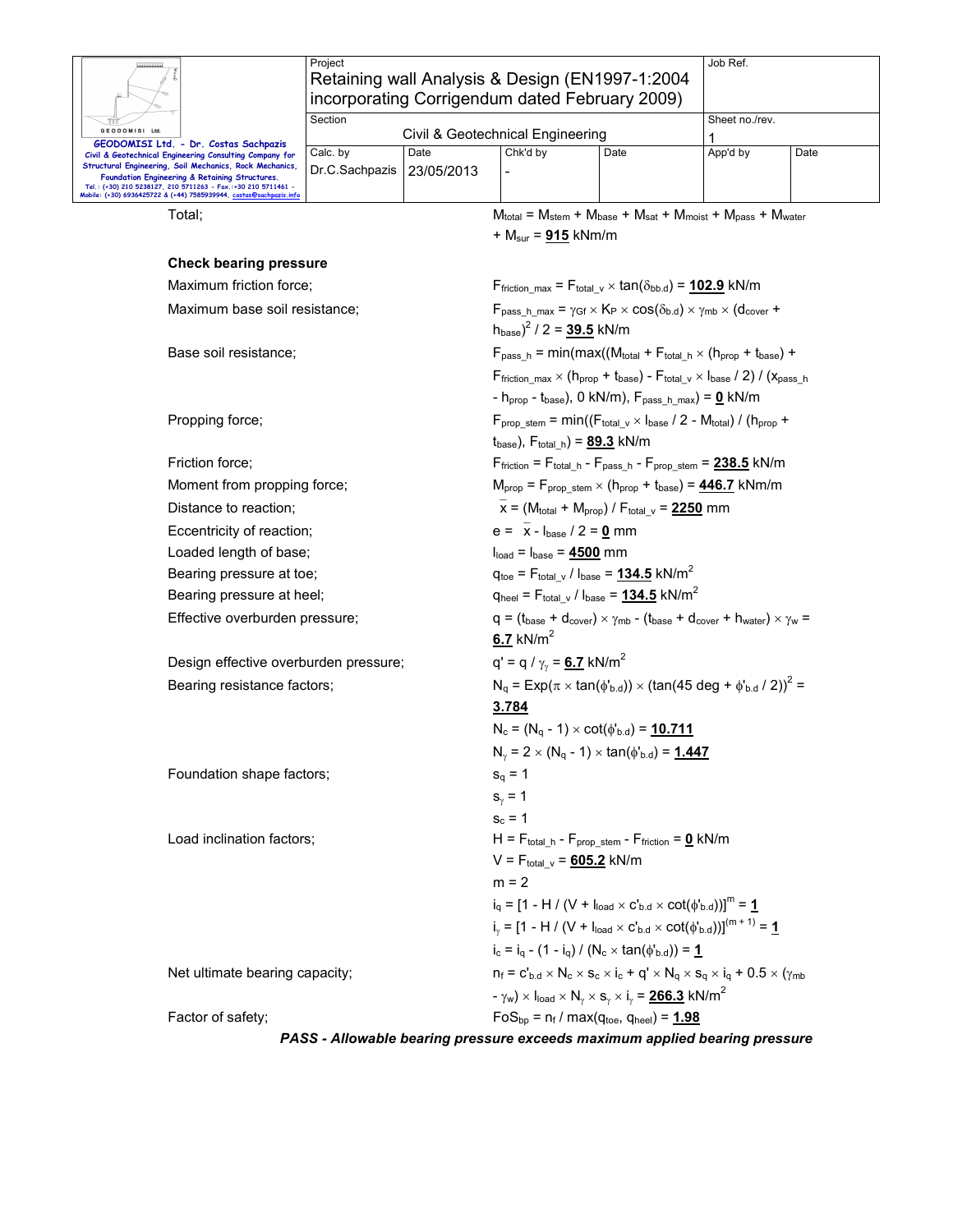|                                                                                                                                                                                       | Project                                                                                           |                    | Job Ref.                                                                                                                                             |                                                                                      |                                                                                                            |      |  |  |
|---------------------------------------------------------------------------------------------------------------------------------------------------------------------------------------|---------------------------------------------------------------------------------------------------|--------------------|------------------------------------------------------------------------------------------------------------------------------------------------------|--------------------------------------------------------------------------------------|------------------------------------------------------------------------------------------------------------|------|--|--|
|                                                                                                                                                                                       | Retaining wall Analysis & Design (EN1997-1:2004<br>incorporating Corrigendum dated February 2009) |                    |                                                                                                                                                      |                                                                                      |                                                                                                            |      |  |  |
|                                                                                                                                                                                       | Section                                                                                           |                    | Sheet no./rev.                                                                                                                                       |                                                                                      |                                                                                                            |      |  |  |
| GEODOMISI Ltd.<br>GEODOMISI Ltd. - Dr. Costas Sachpazis                                                                                                                               |                                                                                                   |                    | Civil & Geotechnical Engineering                                                                                                                     |                                                                                      | 1                                                                                                          |      |  |  |
| Civil & Geotechnical Engineering Consulting Company for<br>Structural Engineering, Soil Mechanics, Rock Mechanics,                                                                    | Calc. by<br>Dr.C.Sachpazis                                                                        | Date<br>23/05/2013 | Chk'd by                                                                                                                                             | Date                                                                                 | App'd by                                                                                                   | Date |  |  |
| Foundation Engineering & Retaining Structures.<br>Tel.: (+30) 210 5238127, 210 5711263 - Fax.:+30 210 5711461 -<br>Mobile: (+30) 6936425722 & (+44) 7585939944, costas@sachpazis.info |                                                                                                   |                    |                                                                                                                                                      |                                                                                      |                                                                                                            |      |  |  |
| <b>RETAINING WALL DESIGN</b>                                                                                                                                                          |                                                                                                   |                    |                                                                                                                                                      |                                                                                      |                                                                                                            |      |  |  |
| In accordance with EN1992-1-1:2004 incorporating Corrigendum dated January 2008 and the                                                                                               |                                                                                                   |                    |                                                                                                                                                      |                                                                                      |                                                                                                            |      |  |  |
| recommended values                                                                                                                                                                    |                                                                                                   |                    |                                                                                                                                                      |                                                                                      |                                                                                                            |      |  |  |
| Concrete details - Table 3.1 - Strength and deformation characteristics for concrete                                                                                                  |                                                                                                   |                    |                                                                                                                                                      |                                                                                      |                                                                                                            |      |  |  |
| Concrete strength class;                                                                                                                                                              |                                                                                                   |                    | C30/37                                                                                                                                               |                                                                                      |                                                                                                            |      |  |  |
| Characteristic compressive cylinder strength;                                                                                                                                         |                                                                                                   |                    | $f_{ck} = 30$ N/mm <sup>2</sup>                                                                                                                      |                                                                                      |                                                                                                            |      |  |  |
| Characteristic compressive cube strength;                                                                                                                                             |                                                                                                   |                    | $f_{ck,cube} = 37$ N/mm <sup>2</sup>                                                                                                                 |                                                                                      |                                                                                                            |      |  |  |
| Mean value of compressive cylinder strength;                                                                                                                                          |                                                                                                   |                    |                                                                                                                                                      | $f_{cm} = f_{ck} + 8$ N/mm <sup>2</sup> = 38 N/mm <sup>2</sup>                       |                                                                                                            |      |  |  |
| Mean value of axial tensile strength;                                                                                                                                                 |                                                                                                   |                    |                                                                                                                                                      |                                                                                      | $f_{\text{ctm}} = 0.3 \text{ N/mm}^2 \times (f_{\text{ck}} / 1 \text{ N/mm}^2)^{2/3} = 2.9 \text{ N/mm}^2$ |      |  |  |
| 5% fractile of axial tensile strength;                                                                                                                                                |                                                                                                   |                    |                                                                                                                                                      | $f_{\text{ctk},0.05} = 0.7 \times f_{\text{ctm}} = 2.0 \text{ N/mm}^2$               |                                                                                                            |      |  |  |
| Secant modulus of elasticity of concrete;<br>N/mm <sup>2</sup>                                                                                                                        |                                                                                                   |                    |                                                                                                                                                      |                                                                                      | $E_{cm}$ = 22 kN/mm <sup>2</sup> × (f <sub>cm</sub> / 10 N/mm <sup>2</sup> ) <sup>0.3</sup> = <b>32837</b> |      |  |  |
| Partial factor for concrete - Table 2.1N;                                                                                                                                             |                                                                                                   |                    | $\gamma_{\rm C} = 1.50$                                                                                                                              |                                                                                      |                                                                                                            |      |  |  |
| Compressive strength coefficient - cl.3.1.6(1);                                                                                                                                       |                                                                                                   |                    | $\alpha_{\rm cc}$ = 1.00                                                                                                                             |                                                                                      |                                                                                                            |      |  |  |
|                                                                                                                                                                                       |                                                                                                   |                    | Design compressive concrete strength - exp.3.15; $f_{\text{cd}} = \alpha_{\text{cc}} \times f_{\text{ck}} / \gamma_{\text{C}} = 20.0 \text{ N/mm}^2$ |                                                                                      |                                                                                                            |      |  |  |
| Maximum aggregate size;                                                                                                                                                               |                                                                                                   |                    | $h_{agg} = 20$ mm                                                                                                                                    |                                                                                      |                                                                                                            |      |  |  |
| <b>Reinforcement details</b>                                                                                                                                                          |                                                                                                   |                    |                                                                                                                                                      |                                                                                      |                                                                                                            |      |  |  |
| Characteristic yield strength of reinforcement;                                                                                                                                       |                                                                                                   |                    | $f_{yk} = 500$ N/mm <sup>2</sup>                                                                                                                     |                                                                                      |                                                                                                            |      |  |  |
| Modulus of elasticity of reinforcement;                                                                                                                                               |                                                                                                   |                    | $E_s$ = 210000 N/mm <sup>2</sup>                                                                                                                     |                                                                                      |                                                                                                            |      |  |  |
| Partial factor for reinforcing steel - Table 2.1N;                                                                                                                                    |                                                                                                   |                    | $\gamma s = 1.15$                                                                                                                                    |                                                                                      |                                                                                                            |      |  |  |
| Design yield strength of reinforcement;                                                                                                                                               |                                                                                                   |                    | $f_{\text{vd}} = f_{\text{vk}} / \gamma_{\text{S}} = 435 \text{ N/mm}^2$                                                                             |                                                                                      |                                                                                                            |      |  |  |
| <b>Cover to reinforcement</b>                                                                                                                                                         |                                                                                                   |                    |                                                                                                                                                      |                                                                                      |                                                                                                            |      |  |  |
| Front face of stem;                                                                                                                                                                   |                                                                                                   |                    | $c_{\rm sf}$ = 40 mm                                                                                                                                 |                                                                                      |                                                                                                            |      |  |  |
| Rear face of stem;                                                                                                                                                                    |                                                                                                   |                    | $c_{sr} = 50$ mm                                                                                                                                     |                                                                                      |                                                                                                            |      |  |  |
| Top face of base;                                                                                                                                                                     |                                                                                                   |                    | $c_{bt} = 50$ mm                                                                                                                                     |                                                                                      |                                                                                                            |      |  |  |
| Bottom face of base;                                                                                                                                                                  |                                                                                                   |                    | $c_{bb} = 75$ mm                                                                                                                                     |                                                                                      |                                                                                                            |      |  |  |
| Check stem design for maximum moment                                                                                                                                                  |                                                                                                   |                    |                                                                                                                                                      |                                                                                      |                                                                                                            |      |  |  |
| Depth of section;                                                                                                                                                                     |                                                                                                   |                    | $h = 500$ mm                                                                                                                                         |                                                                                      |                                                                                                            |      |  |  |
| Rectangular section in flexure - Section 6.1                                                                                                                                          |                                                                                                   |                    |                                                                                                                                                      |                                                                                      |                                                                                                            |      |  |  |
| Design bending moment;                                                                                                                                                                |                                                                                                   |                    | $M = 94.6$ kNm/m                                                                                                                                     |                                                                                      |                                                                                                            |      |  |  |
|                                                                                                                                                                                       | Depth to tension reinforcement;                                                                   |                    |                                                                                                                                                      | d = h - $c_{sr}$ - $\phi_{sr}$ / 2 = $442$ mm                                        |                                                                                                            |      |  |  |
|                                                                                                                                                                                       |                                                                                                   |                    | K = M / (d <sup>2</sup> × f <sub>ck</sub> ) = <u>0.016</u>                                                                                           |                                                                                      |                                                                                                            |      |  |  |
|                                                                                                                                                                                       |                                                                                                   |                    | $K' = 0.196$                                                                                                                                         |                                                                                      | $K'$ > $K$ - No compression reinforcement is required                                                      |      |  |  |
| Lever arm;                                                                                                                                                                            |                                                                                                   |                    |                                                                                                                                                      |                                                                                      | z = min(0.5 + 0.5 $\times$ (1 – 3.53 $\times$ K) <sup>0.5</sup> , 0.95) $\times$ d =                       |      |  |  |
| 420 mm                                                                                                                                                                                |                                                                                                   |                    |                                                                                                                                                      |                                                                                      |                                                                                                            |      |  |  |
| Depth of neutral axis;                                                                                                                                                                |                                                                                                   |                    | $x = 2.5 \times (d - z) = 55$ mm                                                                                                                     |                                                                                      |                                                                                                            |      |  |  |
| Area of tension reinforcement required;                                                                                                                                               |                                                                                                   |                    | $A_{sr.read} = M / (f_{yd} \times z) = 518$ mm <sup>2</sup> /m                                                                                       |                                                                                      |                                                                                                            |      |  |  |
| Tension reinforcement provided;                                                                                                                                                       |                                                                                                   |                    | 16 dia.bars @ 200 c/c                                                                                                                                |                                                                                      |                                                                                                            |      |  |  |
| Area of tension reinforcement provided;                                                                                                                                               |                                                                                                   |                    |                                                                                                                                                      | $A_{sr.prov} = \pi \times \phi_{sr}^2 / (4 \times s_{sr}) = 1005$ mm <sup>2</sup> /m |                                                                                                            |      |  |  |
|                                                                                                                                                                                       |                                                                                                   |                    |                                                                                                                                                      |                                                                                      |                                                                                                            |      |  |  |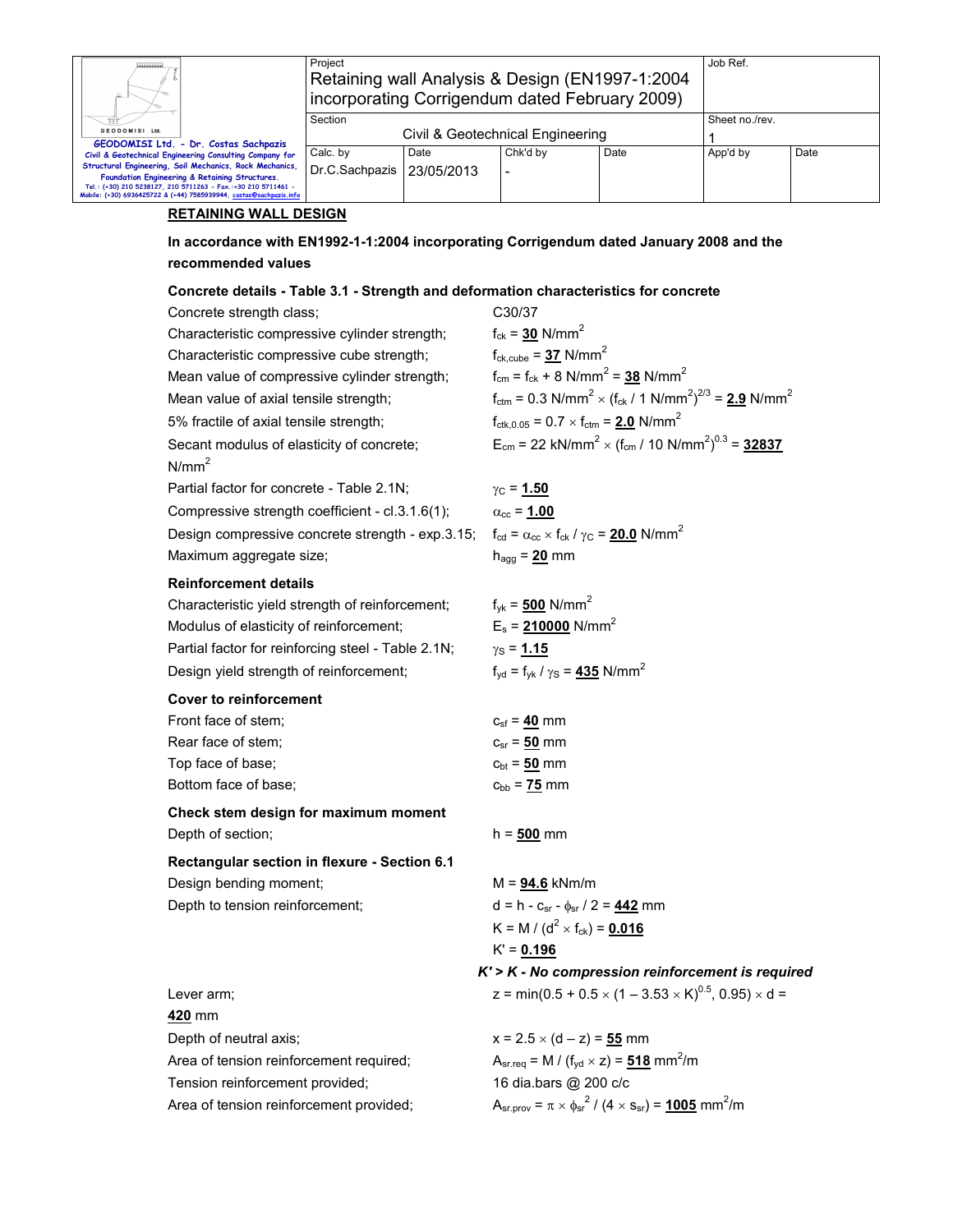|                                                                                                                                                                                                                                                                                                                                                             | Project                                |                    | incorporating Corrigendum dated February 2009)                     | Retaining wall Analysis & Design (EN1997-1:2004                                                                                                                                         | Job Ref.       |      |  |  |
|-------------------------------------------------------------------------------------------------------------------------------------------------------------------------------------------------------------------------------------------------------------------------------------------------------------------------------------------------------------|----------------------------------------|--------------------|--------------------------------------------------------------------|-----------------------------------------------------------------------------------------------------------------------------------------------------------------------------------------|----------------|------|--|--|
| GEODOMISI Ltd.                                                                                                                                                                                                                                                                                                                                              | Section                                |                    | Civil & Geotechnical Engineering                                   |                                                                                                                                                                                         | Sheet no./rev. |      |  |  |
| GEODOMISI Ltd. - Dr. Costas Sachpazis<br>Civil & Geotechnical Engineering Consulting Company for<br>Structural Engineering, Soil Mechanics, Rock Mechanics,<br>Foundation Engineering & Retaining Structures.<br>Tel.: (+30) 210 5238127, 210 5711263 - Fax.:+30 210 5711461 -<br>Mobile: (+30) 6936425722 & (+44) 7585939944, <u>costas@sachpazis.info</u> | Calc. by<br>Dr.C.Sachpazis             | Date<br>23/05/2013 | Chk'd by                                                           | Date                                                                                                                                                                                    | 1<br>App'd by  | Date |  |  |
| Minimum area of reinforcement - exp.9.1N;                                                                                                                                                                                                                                                                                                                   |                                        |                    |                                                                    | $A_{sr,min} = max(0.26 \times f_{ctm} / f_{yk}, 0.0013) \times d = 666$                                                                                                                 |                |      |  |  |
| mm <sup>2</sup> /m                                                                                                                                                                                                                                                                                                                                          |                                        |                    |                                                                    |                                                                                                                                                                                         |                |      |  |  |
| Maximum area of reinforcement - cl.9.2.1.1(3);                                                                                                                                                                                                                                                                                                              |                                        |                    |                                                                    | $A_{sr,max} = 0.04 \times h = 20000$ mm <sup>2</sup> /m<br>$max(A_{sr.read}, A_{sr.min}) / A_{sr.prov} = 0.662$                                                                         |                |      |  |  |
|                                                                                                                                                                                                                                                                                                                                                             |                                        |                    |                                                                    | PASS - Area of reinforcement provided is greater than area of reinforcement required                                                                                                    |                |      |  |  |
| <b>Crack control - Section 7.3</b>                                                                                                                                                                                                                                                                                                                          |                                        |                    |                                                                    |                                                                                                                                                                                         |                |      |  |  |
| Limiting crack width;                                                                                                                                                                                                                                                                                                                                       |                                        |                    | $w_{max} = 0.3$ mm                                                 |                                                                                                                                                                                         |                |      |  |  |
| Variable load factor - EN1990 - Table A1.1;                                                                                                                                                                                                                                                                                                                 |                                        |                    | $\psi_2 = 0.3$                                                     |                                                                                                                                                                                         |                |      |  |  |
| Serviceability bending moment;                                                                                                                                                                                                                                                                                                                              |                                        |                    | $M_{\rm sls} = 44.8$ kNm/m                                         |                                                                                                                                                                                         |                |      |  |  |
|                                                                                                                                                                                                                                                                                                                                                             | Tensile stress in reinforcement;       |                    |                                                                    | $\sigma_s$ = M <sub>sls</sub> / (A <sub>sr.prov</sub> × z) = <b>106.2</b> N/mm <sup>2</sup>                                                                                             |                |      |  |  |
| Load duration;                                                                                                                                                                                                                                                                                                                                              |                                        |                    | Long term                                                          |                                                                                                                                                                                         |                |      |  |  |
|                                                                                                                                                                                                                                                                                                                                                             | Load duration factor;                  |                    |                                                                    |                                                                                                                                                                                         |                |      |  |  |
| mm <sup>2</sup> /m                                                                                                                                                                                                                                                                                                                                          | Effective area of concrete in tension; |                    | $A_{c,eff}$ = min(2.5 × (h - d), (h – x) / 3, h / 2) = 145000      |                                                                                                                                                                                         |                |      |  |  |
| Mean value of concrete tensile strength;                                                                                                                                                                                                                                                                                                                    |                                        |                    | $f_{\text{ct.eff}} = f_{\text{ctm}} = 2.9$ N/mm <sup>2</sup>       |                                                                                                                                                                                         |                |      |  |  |
| Reinforcement ratio;                                                                                                                                                                                                                                                                                                                                        |                                        |                    | $\rho_{p.eff}$ = A <sub>sr.prov</sub> / A <sub>c.eff</sub> = 0.007 |                                                                                                                                                                                         |                |      |  |  |
| Modular ratio;                                                                                                                                                                                                                                                                                                                                              |                                        |                    | $\alpha_{\rm e}$ = E <sub>s</sub> / E <sub>cm</sub> = 6.395        |                                                                                                                                                                                         |                |      |  |  |
| Bond property coefficient;                                                                                                                                                                                                                                                                                                                                  |                                        |                    | $k_1 = 0.8$                                                        |                                                                                                                                                                                         |                |      |  |  |
| Strain distribution coefficient;                                                                                                                                                                                                                                                                                                                            |                                        |                    | $k_2 = 0.5$                                                        |                                                                                                                                                                                         |                |      |  |  |
|                                                                                                                                                                                                                                                                                                                                                             |                                        |                    | $k_3 = 3.4$                                                        |                                                                                                                                                                                         |                |      |  |  |
|                                                                                                                                                                                                                                                                                                                                                             |                                        |                    | $k_4 = 0.425$                                                      |                                                                                                                                                                                         |                |      |  |  |
| Maximum crack spacing - exp.7.11;                                                                                                                                                                                                                                                                                                                           |                                        |                    |                                                                    | $s_{r,max} = k_3 \times c_{sr} + k_1 \times k_2 \times k_4 \times \phi_{sr} / \rho_{p,eff} = 562$ mm                                                                                    |                |      |  |  |
| Maximum crack width - exp.7.8;                                                                                                                                                                                                                                                                                                                              |                                        |                    |                                                                    | $W_k = S_{r, max} \times max(\sigma_s - k_t \times (f_{ct, eff} / \rho_{p, eff}) \times (1 + \alpha_e \times$                                                                           |                |      |  |  |
|                                                                                                                                                                                                                                                                                                                                                             |                                        |                    | $\rho_{p.eff}$ ), 0.6 $\times \sigma_s$ ) / E <sub>s</sub>         |                                                                                                                                                                                         |                |      |  |  |
|                                                                                                                                                                                                                                                                                                                                                             |                                        |                    | $w_k = 0.171$ mm                                                   |                                                                                                                                                                                         |                |      |  |  |
|                                                                                                                                                                                                                                                                                                                                                             |                                        |                    | $w_k / w_{max} = 0.569$                                            |                                                                                                                                                                                         |                |      |  |  |
|                                                                                                                                                                                                                                                                                                                                                             |                                        |                    |                                                                    | PASS - Maximum crack width is less than limiting crack width                                                                                                                            |                |      |  |  |
| Rectangular section in shear - Section 6.2                                                                                                                                                                                                                                                                                                                  |                                        |                    |                                                                    |                                                                                                                                                                                         |                |      |  |  |
| Design shear force;                                                                                                                                                                                                                                                                                                                                         |                                        |                    | $V = 151.5$ kN/m                                                   |                                                                                                                                                                                         |                |      |  |  |
|                                                                                                                                                                                                                                                                                                                                                             |                                        |                    | $C_{\text{Rd},c}$ = 0.18 / $\gamma_{\text{C}}$ = 0.120             |                                                                                                                                                                                         |                |      |  |  |
|                                                                                                                                                                                                                                                                                                                                                             |                                        |                    |                                                                    | k = min(1 + $\sqrt{200 \text{ mm}}$ / d), 2) = 1.673                                                                                                                                    |                |      |  |  |
| Longitudinal reinforcement ratio;                                                                                                                                                                                                                                                                                                                           |                                        |                    |                                                                    | $p_1 = min(A_{sr.prov} / d, 0.02) = 0.002$<br>$v_{min}$ = 0.035 N <sup>1/2</sup> /mm $\times$ k <sup>3/2</sup> $\times$ f <sub>ck</sub> <sup>0.5</sup> = <b>0.415</b> N/mm <sup>2</sup> |                |      |  |  |
| Design shear resistance - exp.6.2a & 6.2b;<br>$V_{min}$ ) × d                                                                                                                                                                                                                                                                                               |                                        |                    |                                                                    | $V_{\text{Rd.c}} = \max(C_{\text{Rd.c}} \times k \times (100 \text{ N}^2/\text{mm}^4 \times \rho_l \times f_{\text{ck}})^{1/3},$                                                        |                |      |  |  |

VRd.c = **183.3** kN/m V / VRd.c = **0.827**

*PASS - Design shear resistance exceeds design shear force* 

**Rectangular section in flexure - Section 6.1** 

Design bending moment; M = 63.7 kNm/m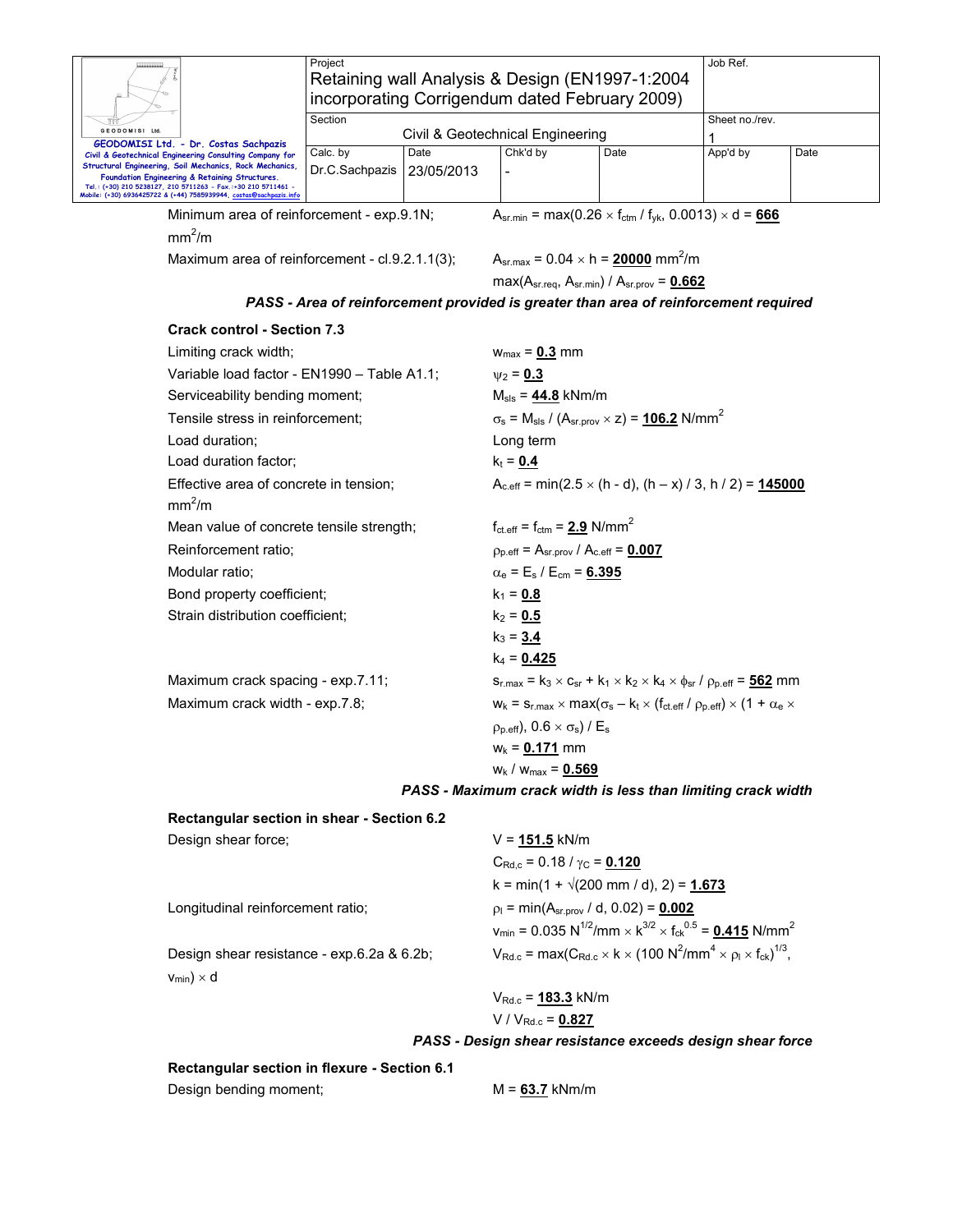| Project                                                                   |                            | Job Ref.                                                                                                                                                   |                                                                                               |                                                                                                                                                                                                              |                                                                                                  |  |  |  |  |
|---------------------------------------------------------------------------|----------------------------|------------------------------------------------------------------------------------------------------------------------------------------------------------|-----------------------------------------------------------------------------------------------|--------------------------------------------------------------------------------------------------------------------------------------------------------------------------------------------------------------|--------------------------------------------------------------------------------------------------|--|--|--|--|
|                                                                           |                            |                                                                                                                                                            |                                                                                               |                                                                                                                                                                                                              |                                                                                                  |  |  |  |  |
| Section                                                                   |                            |                                                                                                                                                            |                                                                                               | Sheet no./rev.                                                                                                                                                                                               |                                                                                                  |  |  |  |  |
|                                                                           |                            |                                                                                                                                                            |                                                                                               |                                                                                                                                                                                                              |                                                                                                  |  |  |  |  |
|                                                                           |                            |                                                                                                                                                            |                                                                                               |                                                                                                                                                                                                              | Date                                                                                             |  |  |  |  |
| Mobile: (+30) 6936425722 & (+44) 7585939944, <u>costas@sachpazis.info</u> |                            |                                                                                                                                                            |                                                                                               |                                                                                                                                                                                                              |                                                                                                  |  |  |  |  |
| Depth to tension reinforcement;                                           |                            |                                                                                                                                                            |                                                                                               | $d = h - c_{sf} - \phi_{sx} - \phi_{sf} / 2 = 440$ mm                                                                                                                                                        |                                                                                                  |  |  |  |  |
|                                                                           |                            |                                                                                                                                                            |                                                                                               |                                                                                                                                                                                                              |                                                                                                  |  |  |  |  |
|                                                                           |                            |                                                                                                                                                            |                                                                                               |                                                                                                                                                                                                              |                                                                                                  |  |  |  |  |
|                                                                           |                            | $K'$ > $K$ - No compression reinforcement is required                                                                                                      |                                                                                               |                                                                                                                                                                                                              |                                                                                                  |  |  |  |  |
|                                                                           |                            | z = min(0.5 + 0.5 $\times$ (1 – 3.53 $\times$ K) <sup>0.5</sup> , 0.95) $\times$ d =                                                                       |                                                                                               |                                                                                                                                                                                                              |                                                                                                  |  |  |  |  |
|                                                                           |                            |                                                                                                                                                            |                                                                                               |                                                                                                                                                                                                              |                                                                                                  |  |  |  |  |
| Depth of neutral axis;                                                    |                            | $x = 2.5 \times (d - z) = 55$ mm                                                                                                                           |                                                                                               |                                                                                                                                                                                                              |                                                                                                  |  |  |  |  |
|                                                                           |                            | $A_{\text{sf.req}} = M / (f_{\text{yd}} \times z) = 351 \text{ mm}^2/\text{m}$                                                                             |                                                                                               |                                                                                                                                                                                                              |                                                                                                  |  |  |  |  |
| Tension reinforcement provided;                                           |                            | 16 dia.bars @ 200 c/c                                                                                                                                      |                                                                                               |                                                                                                                                                                                                              |                                                                                                  |  |  |  |  |
|                                                                           |                            | $A_{\rm sf. prov} = \pi \times \phi_{\rm sf}^2 / (4 \times s_{\rm sf}) = 1005$ mm <sup>2</sup> /m                                                          |                                                                                               |                                                                                                                                                                                                              |                                                                                                  |  |  |  |  |
| Minimum area of reinforcement - exp.9.1N;<br>mm <sup>2</sup> /m           |                            |                                                                                                                                                            | $A_{\text{sf,min}} = \max(0.26 \times f_{\text{ctm}} / f_{\text{vk}}, 0.0013) \times d = 663$ |                                                                                                                                                                                                              |                                                                                                  |  |  |  |  |
|                                                                           |                            | $A_{\text{sf.max}} = 0.04 \times h = 20000 \text{ mm}^2/\text{m}$                                                                                          |                                                                                               |                                                                                                                                                                                                              |                                                                                                  |  |  |  |  |
|                                                                           |                            |                                                                                                                                                            | $max(Asf.read, Asf.min) / Asf.gov = 0.659$                                                    |                                                                                                                                                                                                              |                                                                                                  |  |  |  |  |
|                                                                           |                            |                                                                                                                                                            |                                                                                               |                                                                                                                                                                                                              |                                                                                                  |  |  |  |  |
| <b>Crack control - Section 7.3</b>                                        |                            |                                                                                                                                                            |                                                                                               |                                                                                                                                                                                                              |                                                                                                  |  |  |  |  |
|                                                                           |                            | $w_{\text{max}} = 0.3$ mm                                                                                                                                  |                                                                                               |                                                                                                                                                                                                              |                                                                                                  |  |  |  |  |
| Limiting crack width;<br>Variable load factor - EN1990 - Table A1.1;      |                            |                                                                                                                                                            | $v_2 = 0.3$                                                                                   |                                                                                                                                                                                                              |                                                                                                  |  |  |  |  |
|                                                                           | Calc. by<br>Dr.C.Sachpazis | Date<br>23/05/2013<br>Area of tension reinforcement required;<br>Area of tension reinforcement provided;<br>Maximum area of reinforcement - cl.9.2.1.1(3); | Chk'd by<br>$K' = 0.196$                                                                      | Retaining wall Analysis & Design (EN1997-1:2004)<br>incorporating Corrigendum dated February 2009)<br>Civil & Geotechnical Engineering<br>Date<br>K = M / (d <sup>2</sup> × f <sub>ck</sub> ) = <b>0.011</b> | App'd by<br>PASS - Area of reinforcement provided is greater than area of reinforcement required |  |  |  |  |

| Variable load factor - EN1990 - Table A1.1;                  | $v_2 = 0.3$                                                                                                                           |
|--------------------------------------------------------------|---------------------------------------------------------------------------------------------------------------------------------------|
| Serviceability bending moment;                               | $M_{\rm sls}$ = $29.6$ kNm/m                                                                                                          |
| Tensile stress in reinforcement;                             | $\sigma_s$ = M <sub>sls</sub> / (A <sub>sf.prov</sub> × z) = <b>70.4</b> N/mm <sup>2</sup>                                            |
| Load duration;                                               | Long term                                                                                                                             |
| Load duration factor;                                        | $k_t = 0.4$                                                                                                                           |
| Effective area of concrete in tension;<br>mm <sup>2</sup> /m | $A_{c,eff}$ = min(2.5 $\times$ (h - d), (h – x) / 3, h / 2) = <b>148333</b>                                                           |
| Mean value of concrete tensile strength;                     | $f_{\text{ct.eff}} = f_{\text{ctm}} = 2.9 \text{ N/mm}^2$                                                                             |
| Reinforcement ratio:                                         | $\rho_{\text{p,eff}} = A_{\text{sf.} \text{prov}} / A_{\text{c,eff}} = 0.007$                                                         |
| Modular ratio;                                               | $\alpha_e = E_s / E_{cm} = 6.395$                                                                                                     |
| Bond property coefficient;                                   | $k_1 = 0.8$                                                                                                                           |
| Strain distribution coefficient;                             | $k_2 = 0.5$                                                                                                                           |
|                                                              | $k_3 = 3.4$                                                                                                                           |
|                                                              | $k_4$ = 0.425                                                                                                                         |
| Maximum crack spacing - exp.7.11;                            | $s_{r,max} = k_3 \times c_{sf} + k_1 \times k_2 \times k_4 \times \phi_{sf} / \rho_{p,eff} = 537$ mm                                  |
| Maximum crack width - exp.7.8;                               | $w_k = s_{r,\text{max}} \times \text{max}(\sigma_s - k_t \times (f_{\text{ct.eff}}/ \rho_{p,\text{eff}}) \times (1 + \alpha_e \times$ |
|                                                              | $\rho_{p. eff}$ , 0.6 $\times \sigma_s$ ) / E <sub>s</sub>                                                                            |
|                                                              | $w_k = 0.108$ mm                                                                                                                      |
|                                                              | $W_k / W_{max} = 0.36$                                                                                                                |

*PASS - Maximum crack width is less than limiting crack width* 

**Rectangular section in shear - Section 6.2**  Design shear force;  $V = 151.5$  kN/m

 $C<sub>Rd,c</sub> = 0.18 / γ<sub>C</sub> = 0.120$  $k = min(1 + \sqrt{200 \text{ mm}/ d})$ , 2) =  $1.674$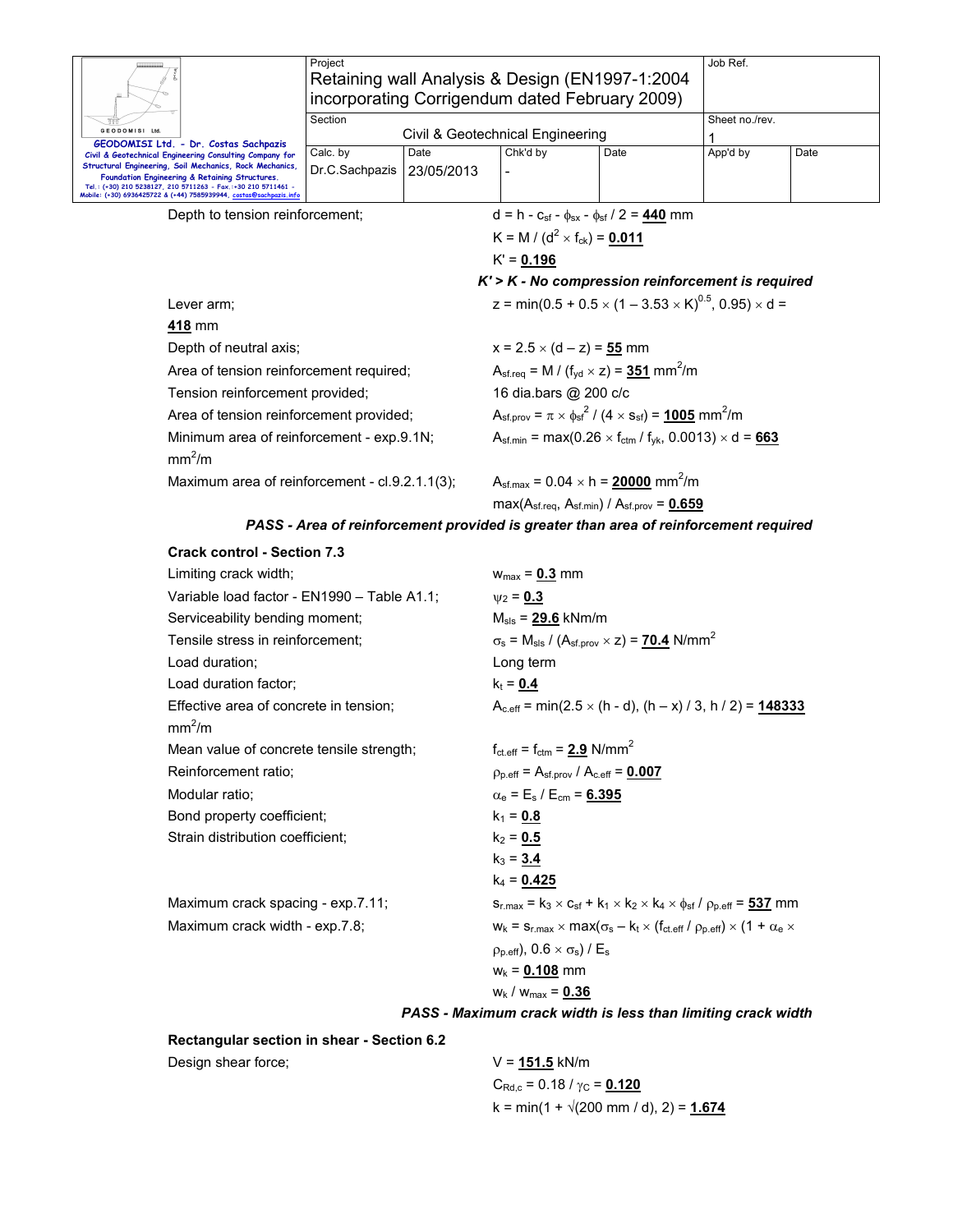|                |                                                                                                                                     | Project                                         |            |                                                                                                                                           |      | Job Ref.       |      |  |
|----------------|-------------------------------------------------------------------------------------------------------------------------------------|-------------------------------------------------|------------|-------------------------------------------------------------------------------------------------------------------------------------------|------|----------------|------|--|
|                |                                                                                                                                     | Retaining wall Analysis & Design (EN1997-1:2004 |            |                                                                                                                                           |      |                |      |  |
|                |                                                                                                                                     | incorporating Corrigendum dated February 2009)  |            |                                                                                                                                           |      |                |      |  |
|                |                                                                                                                                     | Section                                         |            |                                                                                                                                           |      | Sheet no./rev. |      |  |
| GEODOMISI Ltd. | Civil & Geotechnical Engineering<br>GEODOMISI Ltd. - Dr. Costas Sachpazis                                                           |                                                 |            |                                                                                                                                           |      |                |      |  |
|                | Civil & Geotechnical Engineering Consulting Company for                                                                             | Calc. by                                        | Date       | Chk'd by                                                                                                                                  | Date | App'd by       | Date |  |
|                | Structural Engineering, Soil Mechanics, Rock Mechanics,<br>Foundation Engineering & Retaining Structures.                           | Dr.C.Sachpazis                                  | 23/05/2013 |                                                                                                                                           |      |                |      |  |
|                | Tel.: (+30) 210 5238127, 210 5711263 - Fax.:+30 210 5711461 -<br>Mobile: (+30) 6936425722 & (+44) 7585939944, costas@sachpazis.info |                                                 |            |                                                                                                                                           |      |                |      |  |
|                | Longitudinal reinforcement ratio;                                                                                                   |                                                 |            | $p_1 = min(A_{sf.prov} / d, 0.02) = 0.002$                                                                                                |      |                |      |  |
|                |                                                                                                                                     |                                                 |            | $v_{min}$ = 0.035 N <sup>1/2</sup> /mm $\times$ k <sup>3/2</sup> $\times$ f <sub>ck</sub> <sup>0.5</sup> = <b>0.415</b> N/mm <sup>2</sup> |      |                |      |  |
|                | Design shear resistance - exp.6.2a & 6.2b;                                                                                          |                                                 |            | $V_{\text{Rd.c}} = \max(C_{\text{Rd.c}} \times k \times (100 \text{ N}^2/\text{mm}^4 \times \rho_l \times f_{\text{ck}})^{1/3},$          |      |                |      |  |
|                | $v_{min}$ ) × d                                                                                                                     |                                                 |            |                                                                                                                                           |      |                |      |  |
|                |                                                                                                                                     |                                                 |            | $V_{\text{Rd.c}} = 182.7 \text{ kN/m}$                                                                                                    |      |                |      |  |
|                |                                                                                                                                     |                                                 |            | $V/V_{Rd.c} = 0.829$                                                                                                                      |      |                |      |  |
|                |                                                                                                                                     |                                                 |            | PASS - Design shear resistance exceeds design shear force                                                                                 |      |                |      |  |
|                | Horizontal reinforcement parallel to face of stem - Section 9.6                                                                     |                                                 |            |                                                                                                                                           |      |                |      |  |
|                | Minimum area of reinforcement - cl.9.6.3(1);<br>mm <sup>2</sup> /m                                                                  |                                                 |            | $A_{\text{sx,req}} = \max(0.25 \times A_{\text{sr,prov}}, 0.001 \times t_{\text{stem}}) = 500$                                            |      |                |      |  |
|                | Maximum spacing of reinforcement - cl.9.6.3(2);                                                                                     |                                                 |            | $S_{\text{sx max}} = 400 \text{ mm}$                                                                                                      |      |                |      |  |
|                | Transverse reinforcement provided;                                                                                                  |                                                 |            | 12 dia.bars @ 200 c/c                                                                                                                     |      |                |      |  |
|                | Area of transverse reinforcement provided;                                                                                          |                                                 |            | $A_{sx. \text{orov}} = \pi \times \phi_{sx}^2 / (4 \times s_{sx}) = 565 \text{ mm}^2/\text{m}$                                            |      |                |      |  |
|                |                                                                                                                                     |                                                 |            | PASS - Area of reinforcement provided is greater than area of reinforcement required                                                      |      |                |      |  |
|                | Check base design                                                                                                                   |                                                 |            |                                                                                                                                           |      |                |      |  |
|                |                                                                                                                                     |                                                 |            | $h = 500$ mm                                                                                                                              |      |                |      |  |
|                | Depth of section;                                                                                                                   |                                                 |            |                                                                                                                                           |      |                |      |  |
|                | Rectangular section in flexure - Section 6.1                                                                                        |                                                 |            |                                                                                                                                           |      |                |      |  |
|                | Design bending moment at toe;                                                                                                       |                                                 |            | $M = 72$ kNm/m                                                                                                                            |      |                |      |  |
|                | Depth to tension reinforcement;                                                                                                     |                                                 |            | $d = h - c_{bb} - \phi_{bb} / 2 = 417$ mm                                                                                                 |      |                |      |  |
|                |                                                                                                                                     |                                                 |            | K = M / (d <sup>2</sup> × f <sub>ck</sub> ) = <u>0.014</u>                                                                                |      |                |      |  |
|                |                                                                                                                                     |                                                 |            | $K' = 0.196$                                                                                                                              |      |                |      |  |
|                |                                                                                                                                     |                                                 |            | $K'$ > $K$ - No compression reinforcement is required                                                                                     |      |                |      |  |
|                | Lever arm;                                                                                                                          |                                                 |            | z = min(0.5 + 0.5 $\times$ (1 – 3.53 $\times$ K) <sup>0.5</sup> , 0.95) $\times$ d =                                                      |      |                |      |  |
|                | 396 mm                                                                                                                              |                                                 |            |                                                                                                                                           |      |                |      |  |
|                | Depth of neutral axis;                                                                                                              |                                                 |            | $x = 2.5 \times (d - z) = 52$ mm                                                                                                          |      |                |      |  |
|                | Area of tension reinforcement required;                                                                                             |                                                 |            | $A_{\text{bb}.\text{req}} = M / (f_{\text{yd}} \times z) = 418 \text{ mm}^2/\text{m}$                                                     |      |                |      |  |
|                | Tension reinforcement provided;                                                                                                     |                                                 |            | 16 dia.bars @ 200 c/c                                                                                                                     |      |                |      |  |
|                | Area of tension reinforcement provided;                                                                                             |                                                 |            | $A_{\rm bb.prov} = \pi \times \phi_{\rm bb}{}^2 / (4 \times s_{\rm bb}) = 1005$ mm <sup>2</sup> /m                                        |      |                |      |  |
|                | Minimum area of reinforcement - exp.9.1N;                                                                                           |                                                 |            | $A_{bb,min}$ = max(0.26 $\times$ f <sub>ctm</sub> / f <sub>yk</sub> , 0.0013) $\times$ d = 628                                            |      |                |      |  |
|                | mm <sup>2</sup> /m                                                                                                                  |                                                 |            |                                                                                                                                           |      |                |      |  |
|                | Maximum area of reinforcement - cl.9.2.1.1(3);                                                                                      |                                                 |            | $A_{\text{bb.max}} = 0.04 \times h = 20000 \text{ mm}^2/m$                                                                                |      |                |      |  |
|                |                                                                                                                                     |                                                 |            | $max(A_{bb\cdot reg}, A_{bb\cdot min}) / A_{bb\cdot prov} = 0.625$                                                                        |      |                |      |  |
|                |                                                                                                                                     |                                                 |            | PASS - Area of reinforcement provided is greater than area of reinforcement required                                                      |      |                |      |  |
|                | <b>Crack control - Section 7.3</b>                                                                                                  |                                                 |            |                                                                                                                                           |      |                |      |  |
|                | Limiting crack width;                                                                                                               |                                                 |            | $w_{max} = 0.3$ mm                                                                                                                        |      |                |      |  |
|                | Variable load factor - EN1990 - Table A1.1;                                                                                         |                                                 |            | $\psi_2 = 0.3$                                                                                                                            |      |                |      |  |
|                | Serviceability bending moment;                                                                                                      |                                                 |            | $M_{\rm sls} = 39.8$ kNm/m                                                                                                                |      |                |      |  |
|                | Tensile stress in reinforcement;                                                                                                    |                                                 |            | $\sigma_s$ = M <sub>sls</sub> / (A <sub>bb.prov</sub> × z) = <u>100</u> N/mm <sup>2</sup>                                                 |      |                |      |  |
|                | Load duration;                                                                                                                      |                                                 |            | Long term                                                                                                                                 |      |                |      |  |
|                | Load duration factor;                                                                                                               |                                                 |            |                                                                                                                                           |      |                |      |  |
|                |                                                                                                                                     |                                                 |            | $k_t = 0.4$                                                                                                                               |      |                |      |  |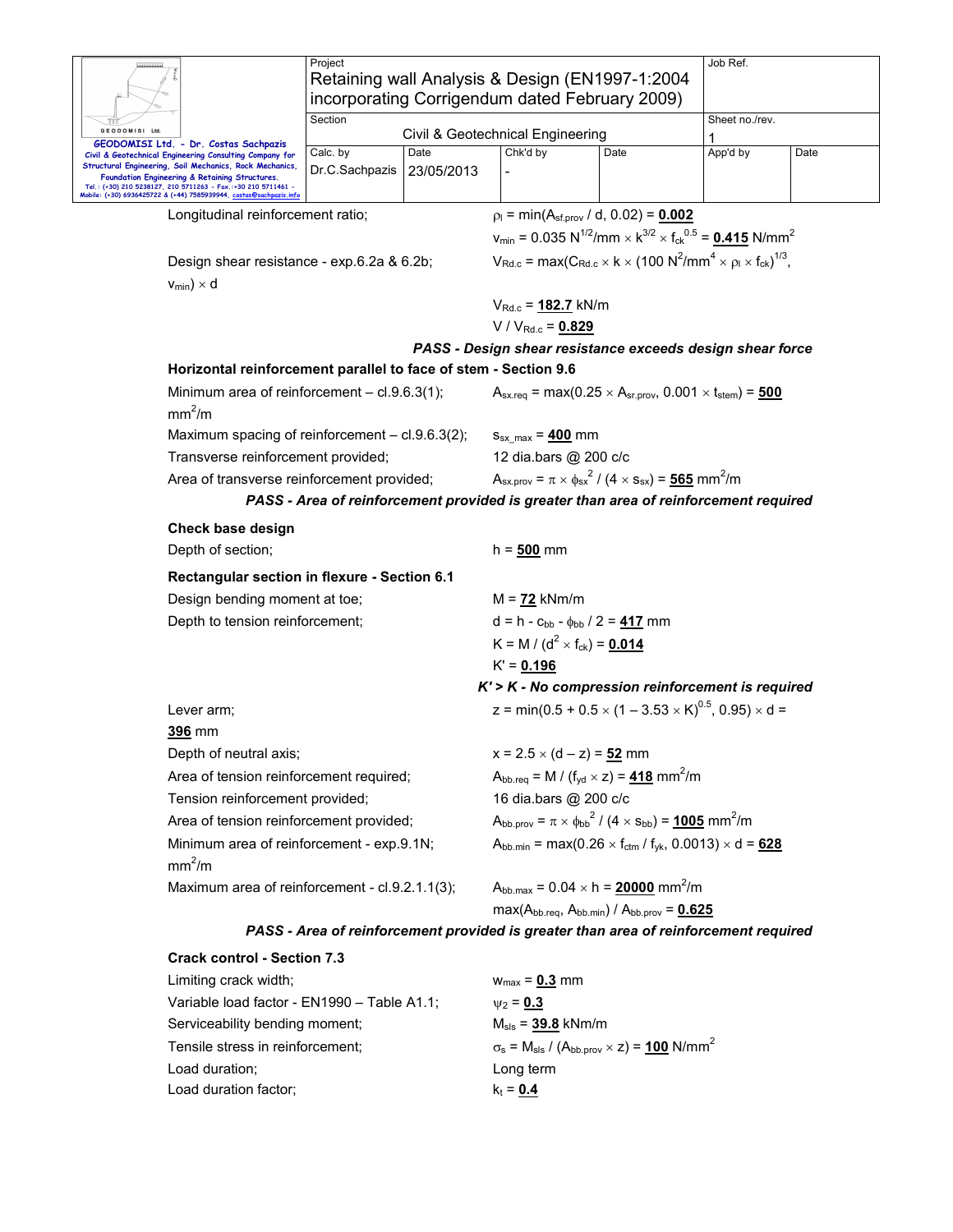|                                                                                                                                     | Project                                        |            | Retaining wall Analysis & Design (EN1997-1:2004                                                              |                                                                 | Job Ref.                                                                                                                                  |                |  |
|-------------------------------------------------------------------------------------------------------------------------------------|------------------------------------------------|------------|--------------------------------------------------------------------------------------------------------------|-----------------------------------------------------------------|-------------------------------------------------------------------------------------------------------------------------------------------|----------------|--|
|                                                                                                                                     | incorporating Corrigendum dated February 2009) |            |                                                                                                              |                                                                 |                                                                                                                                           |                |  |
| GEODOMISI Ltd.                                                                                                                      | Section                                        |            | Civil & Geotechnical Engineering                                                                             |                                                                 |                                                                                                                                           | Sheet no./rev. |  |
| GEODOMISI Ltd. - Dr. Costas Sachpazis<br>Civil & Geotechnical Engineering Consulting Company for                                    | Calc. by                                       | Date       | Chk'd by                                                                                                     | Date                                                            | 1<br>App'd by                                                                                                                             | Date           |  |
| Structural Engineering, Soil Mechanics, Rock Mechanics,<br>Foundation Engineering & Retaining Structures.                           | Dr.C.Sachpazis                                 | 23/05/2013 |                                                                                                              |                                                                 |                                                                                                                                           |                |  |
| Tel.: (+30) 210 5238127, 210 5711263 - Fax.:+30 210 5711461 -<br>Mobile: (+30) 6936425722 & (+44) 7585939944, costas@sachpazis.info |                                                |            |                                                                                                              |                                                                 |                                                                                                                                           |                |  |
| Effective area of concrete in tension;                                                                                              |                                                |            |                                                                                                              |                                                                 | $A_{c,eff}$ = min(2.5 $\times$ (h - d), (h – x) / 3, h / 2) = 149292                                                                      |                |  |
| mm <sup>2</sup> /m                                                                                                                  |                                                |            |                                                                                                              |                                                                 |                                                                                                                                           |                |  |
| Mean value of concrete tensile strength;                                                                                            |                                                |            | $f_{\text{ct.eff}} = f_{\text{ctm}} = 2.9 \text{ N/mm}^2$                                                    |                                                                 |                                                                                                                                           |                |  |
| Reinforcement ratio;                                                                                                                |                                                |            | $p_{p.eff} = A_{bb.prov} / A_{c.eff} = 0.007$                                                                |                                                                 |                                                                                                                                           |                |  |
| Modular ratio;                                                                                                                      |                                                |            | $\alpha_e = E_s / E_{cm} = 6.395$                                                                            |                                                                 |                                                                                                                                           |                |  |
| Bond property coefficient;                                                                                                          |                                                |            | $k_1 = 0.8$                                                                                                  |                                                                 |                                                                                                                                           |                |  |
| Strain distribution coefficient;                                                                                                    |                                                |            | $k_2 = 0.5$                                                                                                  |                                                                 |                                                                                                                                           |                |  |
|                                                                                                                                     |                                                |            | $k_3 = 3.4$                                                                                                  |                                                                 |                                                                                                                                           |                |  |
|                                                                                                                                     |                                                |            | $k_4$ = 0.425                                                                                                |                                                                 |                                                                                                                                           |                |  |
| Maximum crack spacing - exp.7.11;                                                                                                   |                                                |            |                                                                                                              |                                                                 | $S_{r,max} = k_3 \times C_{bb} + k_1 \times k_2 \times k_4 \times \phi_{bb} / \rho_{p,eff} = 659$ mm                                      |                |  |
| Maximum crack width - exp.7.8;                                                                                                      |                                                |            |                                                                                                              |                                                                 | $W_k = S_{r,max} \times max(\sigma_s - k_t \times (f_{ct.eff} / \rho_{p.eff}) \times (1 + \alpha_e \times$                                |                |  |
|                                                                                                                                     |                                                |            | $p_{p.eff}$ , 0.6 $\times \sigma_s$ ) / E <sub>s</sub>                                                       |                                                                 |                                                                                                                                           |                |  |
|                                                                                                                                     |                                                |            | $w_k = 0.188$ mm                                                                                             |                                                                 |                                                                                                                                           |                |  |
|                                                                                                                                     |                                                |            | $w_k / w_{max} = 0.628$                                                                                      |                                                                 |                                                                                                                                           |                |  |
|                                                                                                                                     |                                                |            |                                                                                                              |                                                                 | PASS - Maximum crack width is less than limiting crack width                                                                              |                |  |
| Rectangular section in shear - Section 6.2                                                                                          |                                                |            |                                                                                                              |                                                                 |                                                                                                                                           |                |  |
| Design shear force;                                                                                                                 |                                                |            | $V = 144$ kN/m                                                                                               |                                                                 |                                                                                                                                           |                |  |
|                                                                                                                                     |                                                |            |                                                                                                              | $C_{\text{Rd},c}$ = 0.18 / $\gamma_{\text{C}}$ = 0.120          |                                                                                                                                           |                |  |
|                                                                                                                                     |                                                |            |                                                                                                              | k = min(1 + $\sqrt{(200 \text{ mm } / \text{ d})}$ , 2) = 1.693 |                                                                                                                                           |                |  |
| Longitudinal reinforcement ratio;                                                                                                   |                                                |            | $p_1 = min(A_{bb.prov}/d, 0.02) = 0.002$                                                                     |                                                                 |                                                                                                                                           |                |  |
|                                                                                                                                     |                                                |            |                                                                                                              |                                                                 | $v_{min}$ = 0.035 N <sup>1/2</sup> /mm $\times$ k <sup>3/2</sup> $\times$ f <sub>ck</sub> <sup>0.5</sup> = <b>0.422</b> N/mm <sup>2</sup> |                |  |
| Design shear resistance - exp.6.2a & 6.2b;                                                                                          |                                                |            |                                                                                                              |                                                                 | $V_{\text{Rd.c}} = \max(C_{\text{Rd.c}} \times k \times (100 \text{ N}^2/\text{mm}^4 \times \rho_1 \times f_{\text{ck}})^{1/3},$          |                |  |
| $v_{min}$ ) × d                                                                                                                     |                                                |            |                                                                                                              |                                                                 |                                                                                                                                           |                |  |
|                                                                                                                                     |                                                |            | $V_{Rd.c}$ = 176 kN/m                                                                                        |                                                                 |                                                                                                                                           |                |  |
|                                                                                                                                     |                                                |            | $V / V_{Rd.c} = 0.818$                                                                                       |                                                                 |                                                                                                                                           |                |  |
|                                                                                                                                     |                                                |            |                                                                                                              |                                                                 | PASS - Design shear resistance exceeds design shear force                                                                                 |                |  |
| Rectangular section in flexure - Section 6.1                                                                                        |                                                |            |                                                                                                              |                                                                 |                                                                                                                                           |                |  |
| Design bending moment at heel;                                                                                                      |                                                |            | $M = 186.4$ kNm/m                                                                                            |                                                                 |                                                                                                                                           |                |  |
| Depth to tension reinforcement;                                                                                                     |                                                |            | $d = h - c_{bt} - \phi_{bt} / 2 = 442$ mm                                                                    |                                                                 |                                                                                                                                           |                |  |
|                                                                                                                                     |                                                |            | K = M / (d <sup>2</sup> × f <sub>ck</sub> ) = <u>0.032</u>                                                   |                                                                 |                                                                                                                                           |                |  |
|                                                                                                                                     |                                                |            | $K' = 0.196$                                                                                                 |                                                                 |                                                                                                                                           |                |  |
|                                                                                                                                     |                                                |            | K' > K - No compression reinforcement is required                                                            |                                                                 |                                                                                                                                           |                |  |
| Lever arm;                                                                                                                          |                                                |            |                                                                                                              |                                                                 | z = min(0.5 + 0.5 $\times$ (1 – 3.53 $\times$ K) <sup>0.5</sup> , 0.95) $\times$ d =                                                      |                |  |
| 420 mm                                                                                                                              |                                                |            |                                                                                                              |                                                                 |                                                                                                                                           |                |  |
| Depth of neutral axis;                                                                                                              |                                                |            | $x = 2.5 \times (d - z) = 55$ mm                                                                             |                                                                 |                                                                                                                                           |                |  |
| Area of tension reinforcement required;                                                                                             |                                                |            | $A_{\text{btreq}} = M / (f_{\text{yd}} \times z) = 1021 \text{ mm}^2/\text{m}$                               |                                                                 |                                                                                                                                           |                |  |
| Tension reinforcement provided;                                                                                                     |                                                |            | 16 dia.bars @ 175 c/c                                                                                        |                                                                 |                                                                                                                                           |                |  |
| Area of tension reinforcement provided;                                                                                             |                                                |            | $A_{\text{bt.prov}} = \pi \times \phi_{\text{bt}}^2 / (4 \times s_{\text{bt}}) = 1149 \text{ mm}^2/\text{m}$ |                                                                 |                                                                                                                                           |                |  |
| Minimum area of reinforcement - exp.9.1N;<br>mm <sup>2</sup> /m                                                                     |                                                |            |                                                                                                              |                                                                 | $A_{\text{bt.min}} = \max(0.26 \times f_{\text{ctm}} / f_{\text{yk}}, 0.0013) \times d = 666$                                             |                |  |
| Maximum area of reinforcement - cl.9.2.1.1(3);                                                                                      |                                                |            | $A_{\text{bt.max}} = 0.04 \times h = 20000 \text{ mm}^2/m$                                                   |                                                                 |                                                                                                                                           |                |  |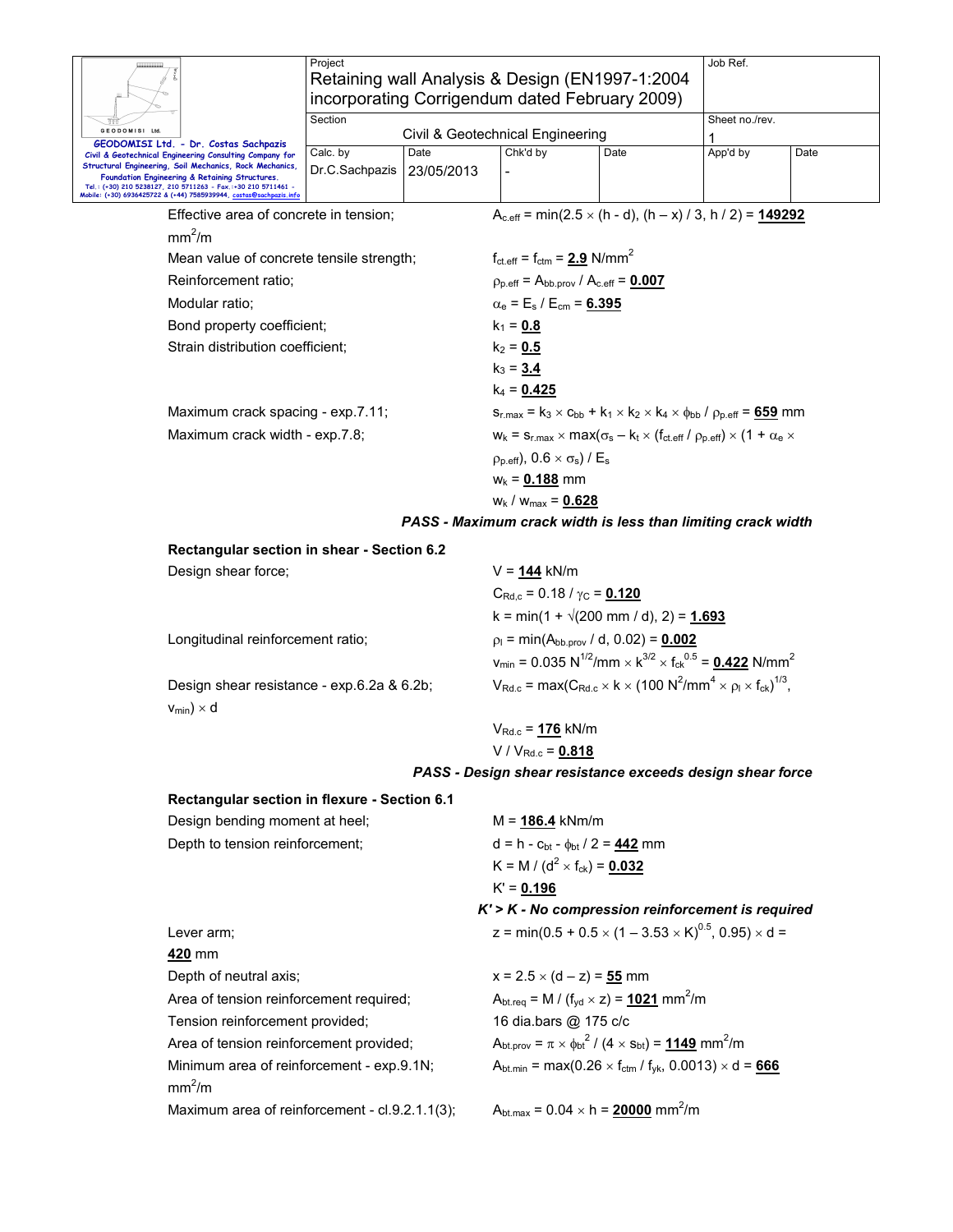| Ш.                                                                                                                                                                                                                                               | Project                          | Retaining wall Analysis & Design (EN1997-1:2004)<br>incorporating Corrigendum dated February 2009) |          |      |  | Job Ref.       |  |
|--------------------------------------------------------------------------------------------------------------------------------------------------------------------------------------------------------------------------------------------------|----------------------------------|----------------------------------------------------------------------------------------------------|----------|------|--|----------------|--|
|                                                                                                                                                                                                                                                  | Section                          |                                                                                                    |          |      |  | Sheet no./rev. |  |
| GEODOMISI Ltd.<br>GEODOMISI Ltd. - Dr. Costas Sachpazis                                                                                                                                                                                          | Civil & Geotechnical Engineering |                                                                                                    |          |      |  |                |  |
| Civil & Geotechnical Engineering Consulting Company for                                                                                                                                                                                          | Calc. by                         | Date                                                                                               | App'd by | Date |  |                |  |
| Structural Engineering, Soil Mechanics, Rock Mechanics,<br>Foundation Engineering & Retaining Structures.<br>Tel.: (+30) 210 5238127, 210 5711263 - Fax.:+30 210 5711461 -<br>Mobile: (+30) 6936425722 & (+44) 7585939944, costas@sachpazis.info | Dr.C.Sachpazis   23/05/2013      |                                                                                                    |          |      |  |                |  |

max(Abt.req, Abt.min) / Abt.prov = **0.888**

*PASS - Area of reinforcement provided is greater than area of reinforcement required* 

| <b>Crack control - Section 7.3</b>          |                                                                                                                                       |
|---------------------------------------------|---------------------------------------------------------------------------------------------------------------------------------------|
| Limiting crack width;                       | $w_{max} = 0.3$ mm                                                                                                                    |
| Variable load factor - EN1990 - Table A1.1; | $v_2 = 0.3$                                                                                                                           |
| Serviceability bending moment;              | $M_{\rm sls} = 81.2$ kNm/m                                                                                                            |
| Tensile stress in reinforcement:            | $\sigma_s$ = M <sub>sls</sub> / (A <sub>bt.prov</sub> × z) = <u>168.2</u> N/mm <sup>2</sup>                                           |
| Load duration:                              | Long term                                                                                                                             |
| Load duration factor;                       | $k_t = 0.4$                                                                                                                           |
| Effective area of concrete in tension;      | $A_{c,eff}$ = min(2.5 $\times$ (h - d), (h – x) / 3, h / 2) = 145000                                                                  |
| mm <sup>2</sup> /m                          |                                                                                                                                       |
| Mean value of concrete tensile strength;    | $f_{\text{ct.eff}} = f_{\text{ctm}} = 2.9 \text{ N/mm}^2$                                                                             |
| Reinforcement ratio;                        | $p_{p.eff} = A_{bt.prov} / A_{c.eff} = 0.008$                                                                                         |
| Modular ratio;                              | $\alpha_{\rm e}$ = E <sub>s</sub> / E <sub>cm</sub> = 6.395                                                                           |
| Bond property coefficient;                  | $k_1 = 0.8$                                                                                                                           |
| Strain distribution coefficient;            | $k_2 = 0.5$                                                                                                                           |
|                                             | $k_3 = 3.4$                                                                                                                           |
|                                             | $k_4$ = 0.425                                                                                                                         |
| Maximum crack spacing - exp.7.11;           | $S_{r,max} = k_3 \times c_{bt} + k_1 \times k_2 \times k_4 \times \phi_{bt}$ / $\rho_{p,eff} = 513$ mm                                |
| Maximum crack width - exp.7.8;              | $W_k = S_{r,\text{max}} \times \text{max}(\sigma_s - k_t \times (f_{\text{ct.eff}}/ \rho_{p,\text{eff}}) \times (1 + \alpha_e \times$ |
|                                             | $\rho_{p.eff}$ ), 0.6 $\times \sigma_s$ ) / E <sub>s</sub>                                                                            |
|                                             | $w_k = 0.247$ mm                                                                                                                      |
|                                             | $W_k$ / $W_{max}$ = 0.822                                                                                                             |

*PASS - Maximum crack width is less than limiting crack width* 

| Rectangular section in shear - Section 6.2 |                                                                                                                                   |
|--------------------------------------------|-----------------------------------------------------------------------------------------------------------------------------------|
| Design shear force;                        | $V = 129.3$ kN/m                                                                                                                  |
|                                            | $C_{\text{Rd.c}}$ = 0.18 / $\gamma_C$ = 0.120                                                                                     |
|                                            | k = min(1 + $\sqrt{(200 \text{ mm } / \text{ d})}$ , 2) = 1.673                                                                   |
| Longitudinal reinforcement ratio;          | $\rho_1$ = min(A <sub>bt.prov</sub> / d, 0.02) = <b>0.003</b>                                                                     |
|                                            | $v_{\text{min}} = 0.035 \text{ N}^{1/2}/\text{mm} \times \text{K}^{3/2} \times \text{f}_{\text{ck}}^{0.5} = 0.415 \text{ N/mm}^2$ |
| Design shear resistance - exp.6.2a & 6.2b; | $V_{\text{Rd.c}} = \max(C_{\text{Rd.c}} \times k \times (100 \text{ N}^2/\text{mm}^4 \times \rho_l \times f_{\text{ck}})^{1/3},$  |
| $v_{min}$ ) $\times$ d                     |                                                                                                                                   |
|                                            | $V_{Rd,c}$ = 183.3 kN/m                                                                                                           |
|                                            | V / $V_{Rd,c}$ = 0.705                                                                                                            |
|                                            | PASS - Design shear resistance exceeds design shear force                                                                         |

**Secondary transverse reinforcement to base - Section 9.3** 

| <u>secondary transfersion remiered including to water seconditions</u> |                                                                                      |
|------------------------------------------------------------------------|--------------------------------------------------------------------------------------|
| Minimum area of reinforcement $-$ cl.9.3.1.1(2);                       | $A_{bx,req} = 0.2 \times A_{bt,prov} = 230$ mm <sup>2</sup> /m                       |
| Maximum spacing of reinforcement $-$ cl.9.3.1.1(3);                    | $S_{\text{bx max}}$ = $450$ mm                                                       |
| Transverse reinforcement provided;                                     | 8 dia.bars @ 200 c/c                                                                 |
| Area of transverse reinforcement provided;                             | $A_{bx,prov} = \pi \times \phi_{bx}^2 / (4 \times s_{bx}) = 251$ mm <sup>2</sup> /m  |
|                                                                        | PASS - Area of reinforcement provided is greater than area of reinforcement required |
|                                                                        |                                                                                      |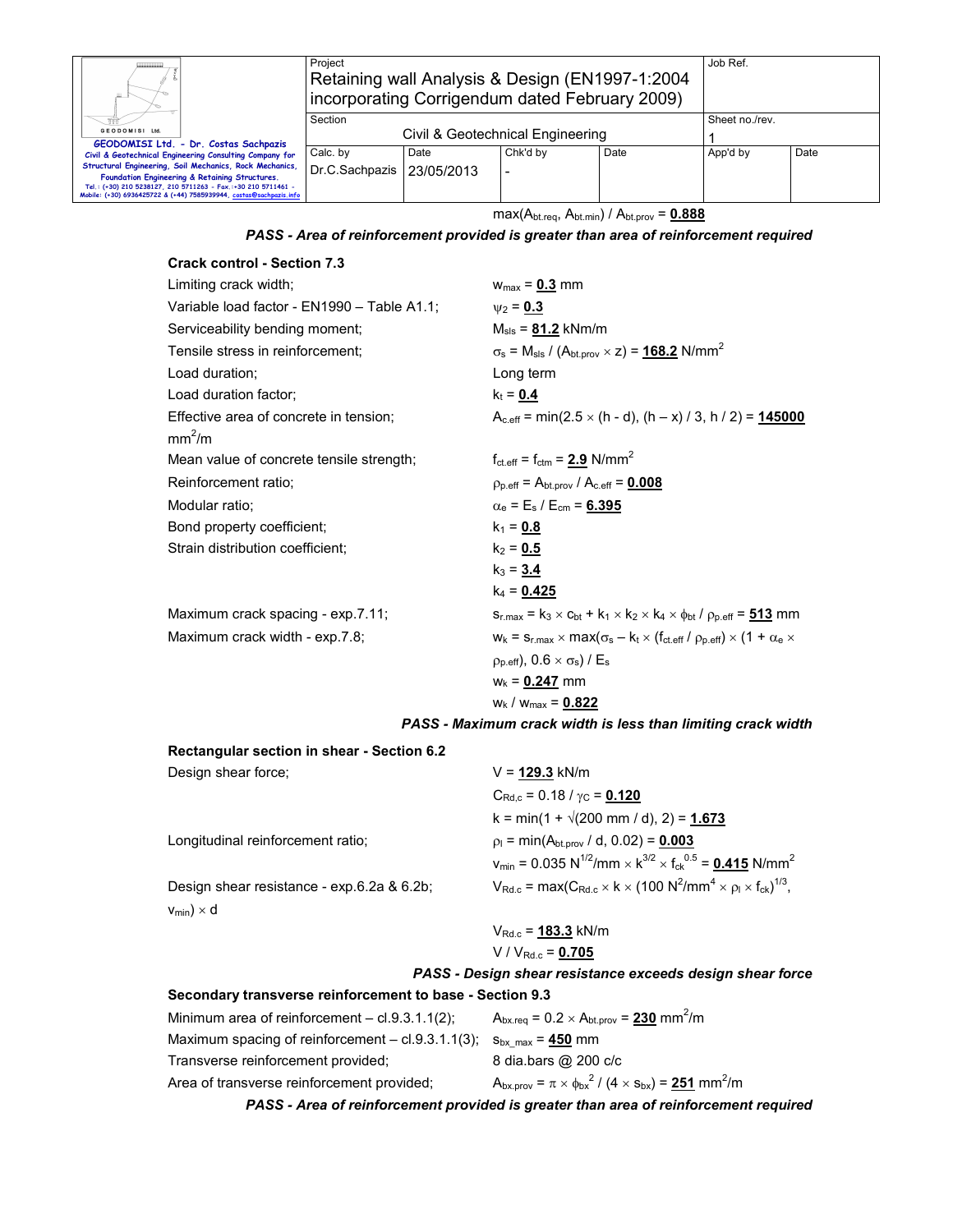| GEODOMISI Ltd.                                                                                                                                                                                                                                                                                                                                       | Project<br>Retaining wall Analysis & Design (EN1997-1:2004<br>incorporating Corrigendum dated February 2009)<br>Section | Civil & Geotechnical Engineering       | Job Ref.<br>Sheet no./rev.                                                                              |      |          |      |  |  |
|------------------------------------------------------------------------------------------------------------------------------------------------------------------------------------------------------------------------------------------------------------------------------------------------------------------------------------------------------|-------------------------------------------------------------------------------------------------------------------------|----------------------------------------|---------------------------------------------------------------------------------------------------------|------|----------|------|--|--|
| GEODOMISI Ltd. - Dr. Costas Sachpazis<br>Civil & Geotechnical Engineering Consulting Company for<br>Structural Engineering, Soil Mechanics, Rock Mechanics,<br>Foundation Engineering & Retaining Structures.<br>Tel.: (+30) 210 5238127, 210 5711263 - Fax.:+30 210 5711461 -<br>Mobile: (+30) 6936425722 & (+44) 7585939944, costas@sachpazis.info | Calc. by<br>Dr.C.Sachpazis                                                                                              | Date<br>23/05/2013                     | Chk'd by                                                                                                | Date | App'd by | Date |  |  |
| Check key design                                                                                                                                                                                                                                                                                                                                     |                                                                                                                         |                                        |                                                                                                         |      |          |      |  |  |
| Depth of section;                                                                                                                                                                                                                                                                                                                                    |                                                                                                                         |                                        | $h = 350$ mm                                                                                            |      |          |      |  |  |
| Rectangular section in flexure - Section 6.1                                                                                                                                                                                                                                                                                                         |                                                                                                                         |                                        |                                                                                                         |      |          |      |  |  |
| Design bending moment at key;                                                                                                                                                                                                                                                                                                                        |                                                                                                                         |                                        | $M = 1.3$ kNm/m                                                                                         |      |          |      |  |  |
| Depth to tension reinforcement;                                                                                                                                                                                                                                                                                                                      |                                                                                                                         | $d = h - c_{bb} - \phi_k / 2 = 269$ mm |                                                                                                         |      |          |      |  |  |
|                                                                                                                                                                                                                                                                                                                                                      |                                                                                                                         |                                        | K = M / ( $d^2$ × f <sub>ck</sub> ) = 0.001                                                             |      |          |      |  |  |
|                                                                                                                                                                                                                                                                                                                                                      |                                                                                                                         |                                        | $K' = 0.196$                                                                                            |      |          |      |  |  |
|                                                                                                                                                                                                                                                                                                                                                      |                                                                                                                         |                                        | $K'$ > $K$ - No compression reinforcement is required                                                   |      |          |      |  |  |
| Lever arm;                                                                                                                                                                                                                                                                                                                                           |                                                                                                                         |                                        | z = min(0.5 + 0.5 $\times$ (1 – 3.53 $\times$ K) <sup>0.5</sup> , 0.95) $\times$ d =                    |      |          |      |  |  |
| <b>256 mm</b>                                                                                                                                                                                                                                                                                                                                        |                                                                                                                         |                                        |                                                                                                         |      |          |      |  |  |
| Depth of neutral axis;                                                                                                                                                                                                                                                                                                                               |                                                                                                                         |                                        | $x = 2.5 \times (d - z) = 34$ mm                                                                        |      |          |      |  |  |
| Area of tension reinforcement required;                                                                                                                                                                                                                                                                                                              |                                                                                                                         |                                        | $A_{k,req} = M / (f_{vd} \times z) = 12$ mm <sup>2</sup> /m                                             |      |          |      |  |  |
| Tension reinforcement provided;                                                                                                                                                                                                                                                                                                                      |                                                                                                                         |                                        | 12 dia.bars @ 200 c/c                                                                                   |      |          |      |  |  |
| Area of tension reinforcement provided;                                                                                                                                                                                                                                                                                                              |                                                                                                                         |                                        | $A_{k.prov} = \pi \times \phi_k^2 / (4 \times s_k) = 565$ mm <sup>2</sup> /m                            |      |          |      |  |  |
| Minimum area of reinforcement - exp.9.1N;<br>mm <sup>2</sup> /m                                                                                                                                                                                                                                                                                      |                                                                                                                         |                                        | $A_{k,min}$ = max(0.26 $\times$ f <sub>ctm</sub> / f <sub>vk</sub> , 0.0013) $\times$ d = 405           |      |          |      |  |  |
| Maximum area of reinforcement - cl.9.2.1.1(3);                                                                                                                                                                                                                                                                                                       |                                                                                                                         |                                        | $A_{k,max} = 0.04 \times h = 14000$ mm <sup>2</sup> /m<br>$max(A_{k.read}, A_{k.min}) / A_{k } = 0.716$ |      |          |      |  |  |

#### *PASS - Area of reinforcement provided is greater than area of reinforcement required*

| <b>Crack control - Section 7.3</b>          |                                                                                                                                   |
|---------------------------------------------|-----------------------------------------------------------------------------------------------------------------------------------|
| Limiting crack width;                       | $w_{max} = 0.3$ mm                                                                                                                |
| Variable load factor - EN1990 - Table A1.1; | $W_2 = 0.3$                                                                                                                       |
| Serviceability bending moment;              | $M_{\rm sls}$ = $3.3$ kNm/m                                                                                                       |
| Tensile stress in reinforcement;            | $\sigma_s$ = M <sub>sls</sub> / (A <sub>k.prov</sub> × z) = 23 N/mm <sup>2</sup>                                                  |
| Load duration:                              | Long term                                                                                                                         |
| Load duration factor;                       | $k_t = 0.4$                                                                                                                       |
| Effective area of concrete in tension;      | $A_{c,eff}$ = min(2.5 $\times$ (h - d), (h – x) / 3, h / 2) = 105458                                                              |
| mm <sup>2</sup> /m                          |                                                                                                                                   |
| Mean value of concrete tensile strength;    | $f_{\text{ct.eff}} = f_{\text{ctm}} = 2.9 \text{ N/mm}^2$                                                                         |
| Reinforcement ratio;                        | $p_{p.eff} = A_{k.prov} / A_{c.eff} = 0.005$                                                                                      |
| Modular ratio:                              | $\alpha_e = E_s / E_{cm} = 6.395$                                                                                                 |
| Bond property coefficient;                  | $k_1 = 0.8$                                                                                                                       |
| Strain distribution coefficient:            | $k_2 = 0.5$                                                                                                                       |
|                                             | $k_3 = 3.4$                                                                                                                       |
|                                             | $k_4$ = 0.425                                                                                                                     |
| Maximum crack spacing - exp.7.11;           | $s_{r,max} = k_3 \times c_{bb} + k_1 \times k_2 \times k_4 \times \phi_k / \rho_{p,eff} = 635$ mm                                 |
| Maximum crack width - exp.7.8;              | $w_k = s_{r,\text{max}} \times \text{max}(\sigma_s - k_t \times (f_{\text{ct.eff}}/p_{p,\text{eff}}) \times (1 + \alpha_e \times$ |
|                                             | $p_{p.eff}$ , 0.6 $\times \sigma_s$ ) / E <sub>s</sub>                                                                            |
|                                             | $w_k = 0.042$ mm                                                                                                                  |
|                                             | $W_k / W_{max} = 0.139$                                                                                                           |

*PASS - Maximum crack width is less than limiting crack width*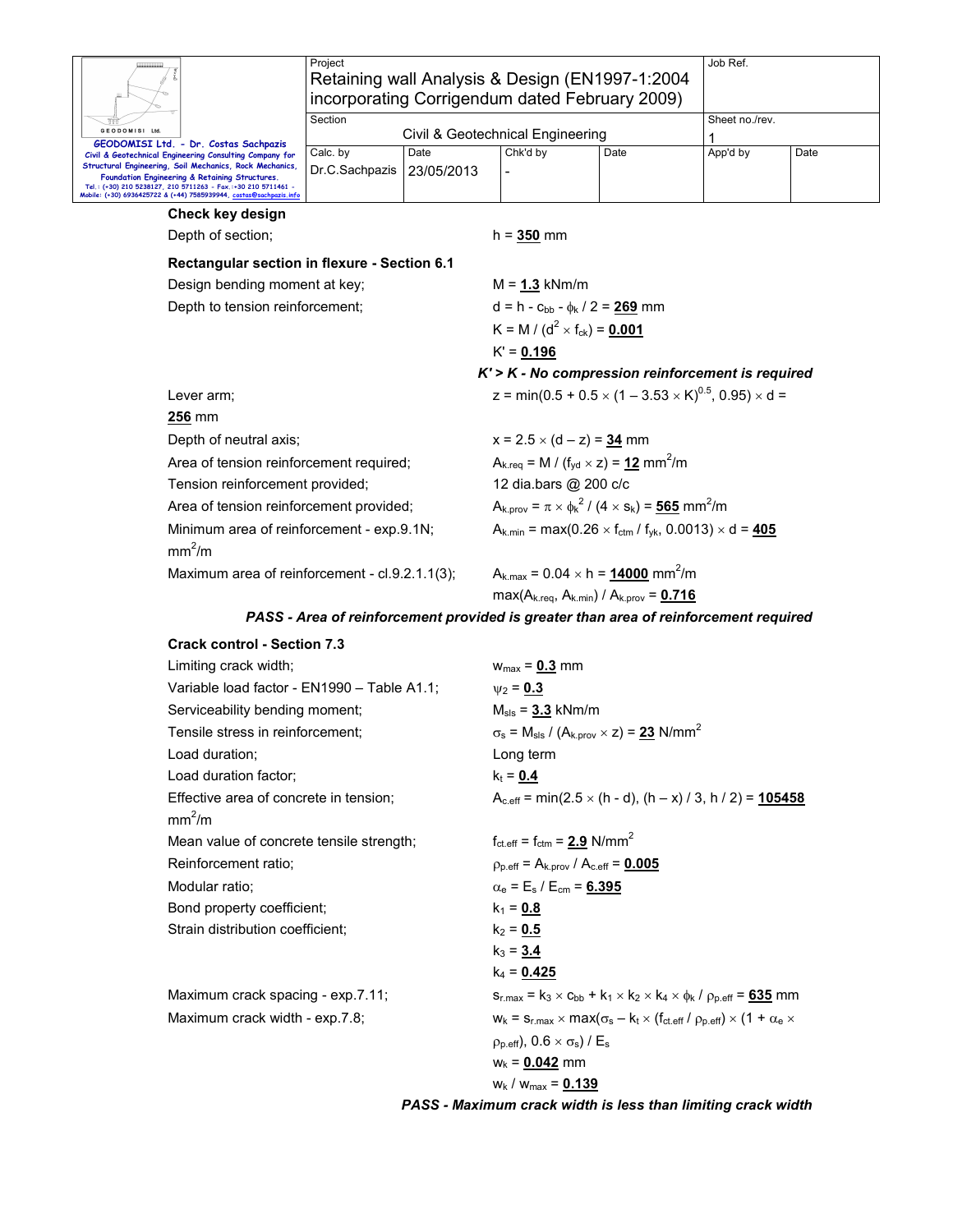|                                                                                                                                                                                                                                                  | Project<br>Retaining wall Analysis & Design (EN1997-1:2004)<br>incorporating Corrigendum dated February 2009) |  |                                                                                                                                                                               |  | Job Ref.       |      |  |
|--------------------------------------------------------------------------------------------------------------------------------------------------------------------------------------------------------------------------------------------------|---------------------------------------------------------------------------------------------------------------|--|-------------------------------------------------------------------------------------------------------------------------------------------------------------------------------|--|----------------|------|--|
| GEODOMISI Ltd                                                                                                                                                                                                                                    | Section<br>Civil & Geotechnical Engineering                                                                   |  |                                                                                                                                                                               |  | Sheet no./rev. |      |  |
| GEODOMISI Ltd. - Dr. Costas Sachpazis<br>Civil & Geotechnical Engineering Consulting Company for                                                                                                                                                 | Calc. by<br>Date                                                                                              |  | Chk'd by<br>Date                                                                                                                                                              |  | App'd by       | Date |  |
| Structural Engineering, Soil Mechanics, Rock Mechanics,<br>Foundation Engineering & Retaining Structures.<br>Tel.: (+30) 210 5238127, 210 5711263 - Fax.:+30 210 5711461 -<br>Mobile: (+30) 6936425722 & (+44) 7585939944, costas@sachpazis.info | Dr.C.Sachpazis   23/05/2013                                                                                   |  | $\overline{\phantom{a}}$                                                                                                                                                      |  |                |      |  |
| Rectangular section in shear - Section 6.2                                                                                                                                                                                                       |                                                                                                               |  |                                                                                                                                                                               |  |                |      |  |
| Design shear force:                                                                                                                                                                                                                              |                                                                                                               |  | $V = 4$ kN/m                                                                                                                                                                  |  |                |      |  |
|                                                                                                                                                                                                                                                  |                                                                                                               |  | $C_{\text{Rd.c}}$ = 0.18 / $\gamma_{\text{C}}$ = 0.120                                                                                                                        |  |                |      |  |
|                                                                                                                                                                                                                                                  |                                                                                                               |  | $k = min(1 + \sqrt{200} \text{ mm } / \text{ d}), 2) = 1.862$                                                                                                                 |  |                |      |  |
| Longitudinal reinforcement ratio;<br>Design shear resistance - exp.6.2a & 6.2b;<br>$v_{min}$ ) $\times$ d                                                                                                                                        |                                                                                                               |  | $p_1 = min(A_{k,prov}/ d, 0.02) = 0.002$<br>$v_{\text{min}} = 0.035 \text{ N}^{1/2}/\text{mm} \times \text{K}^{3/2} \times \text{f}_{\text{ck}}^{0.5} = 0.487 \text{ N/mm}^2$ |  |                |      |  |
|                                                                                                                                                                                                                                                  |                                                                                                               |  | $V_{\text{Rd.c}} = \max(C_{\text{Rd.c}} \times k \times (100 \text{ N}^2/\text{mm}^4 \times \rho_{\text{I}} \times f_{\text{ck}})^{1/3},$                                     |  |                |      |  |

VRd.c = **131.1** kN/m  $V / V_{Rd.c} = 0.030$ 

*PASS - Design shear resistance exceeds design shear force*